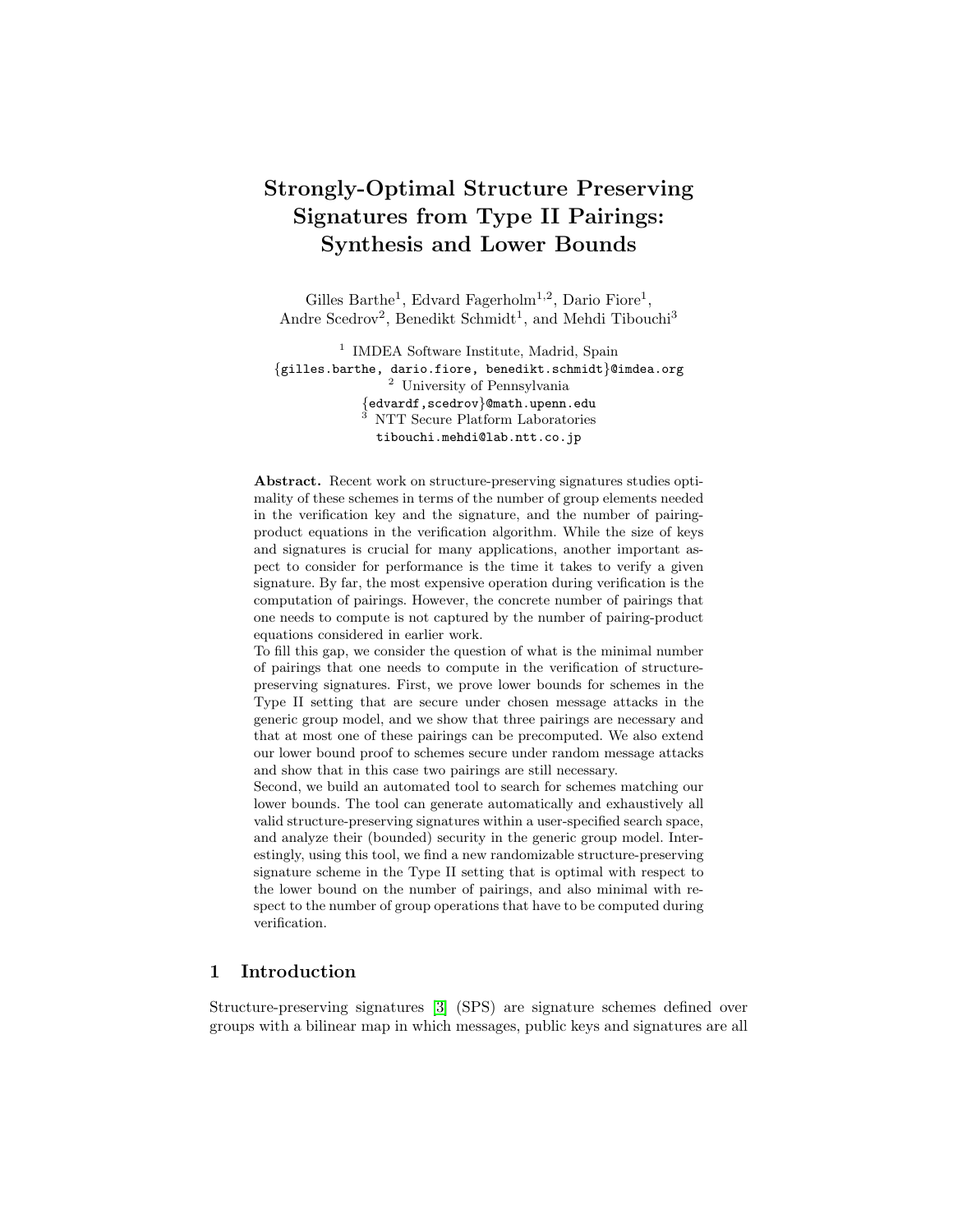group elements, and the verification algorithm consists of evaluating so-called "pairing-product equations" (i.e., products of pairings of the aforementioned group elements). One of the main motivations of considering such specific signature schemes is that they are remarkably useful in the modular design of several cryptographic protocols, notably in combination with non-interactive zero-knowledge (NIZK) proofs of knowledge about group elements, and more specifically with the celebrated Groth-Sahai proof system [\[24\]](#page-21-0). In a nutshell, Groth-Sahai proofs allow one to prove knowledge of a set of group elements satisfying a certain pairing-product equation. For instance, by using SPS with Groth-Sahai proofs one can create a NIZK proof showing knowledge of a valid signature on some message (perhaps satisfying certain properties) without disclosing the message, the signature or both. This is only a basic example, though. Indeed, the combination of SPS with Groth-Sahai proofs has been shown to be a powerful tool for the modular design of several cryptographic protocols, such as blind signatures [\[3,](#page-19-0)[20\]](#page-21-1), group signatures [\[3,](#page-19-0)[20,](#page-21-1)[27\]](#page-21-2), homomorphic signatures [\[10,](#page-20-0)[26\]](#page-21-3), oblivious transfer [\[22,](#page-21-4)[14\]](#page-20-1), tightly-secure encryption [\[25,](#page-21-5)[1\]](#page-19-1), and more.

Realization of SPS has been considered over the three possible bilinear groups settings introduced in the classification of Galbraith, Paterson and Smart [\[21\]](#page-21-6); the type of a pairing  $e : \mathbb{G}_1 \times \mathbb{G}_2 \to \mathbb{G}_T$  depends on whether the two source groups are the same, i.e.,  $\mathbb{G}_1 = \mathbb{G}_2$  (*Type I*), or there is a one-way, efficiently computable homomorphism  $\psi : \mathbb{G}_2 \to \mathbb{G}_1$  (*Type II*), or there is no known efficiently computable homomorphism in either direction between  $\mathbb{G}_2$  and  $\mathbb{G}_1$  (Type III). However, more recent work has focused on proving lower bounds on the complexity of SPS, and exhibiting optimal constructions that match lower bounds. The common measures of complexity adopted in all these works are the number of group elements in the public key, the number of group elements in the signature, and the number of pairing-product equations in the verification algorithm. Considering these measures, it has been shown in [\[4,](#page-19-2)[8\]](#page-20-2) that in both the Type I and the Type III settings SPS require at least 3 group elements in the signatures and 2 verification equations. However, the Type II setting has been shown to (surprisingly) deviate from these bounds: SPS in the Type II setting require at least 2 group elements in the signatures and admit a single verification equation [\[7\]](#page-20-3). Moreover, for SPS in the Type II setting, it has been shown that the lower bound for the number of group elements in the verification key is 2. Together with showing such lower bounds, these works [\[4,](#page-19-2)[8](#page-20-2)[,7\]](#page-20-3) have proposed SPS schemes matching these (optimal) measures.

#### 1.1 Our Contribution

We continue the study of the efficiency of SPS schemes by focusing on another important measure that, to the best of our knowledge, has not been considered in any previous work: the number of pairing computations that need to be performed by the verifier. Previous work [\[4,](#page-19-2)[8,](#page-20-2)[7\]](#page-20-3) considers verifier efficiency only in terms of the number of pairing-product equations. Such a number, however, does not tell much about the number of pairings that the verifier needs to compute,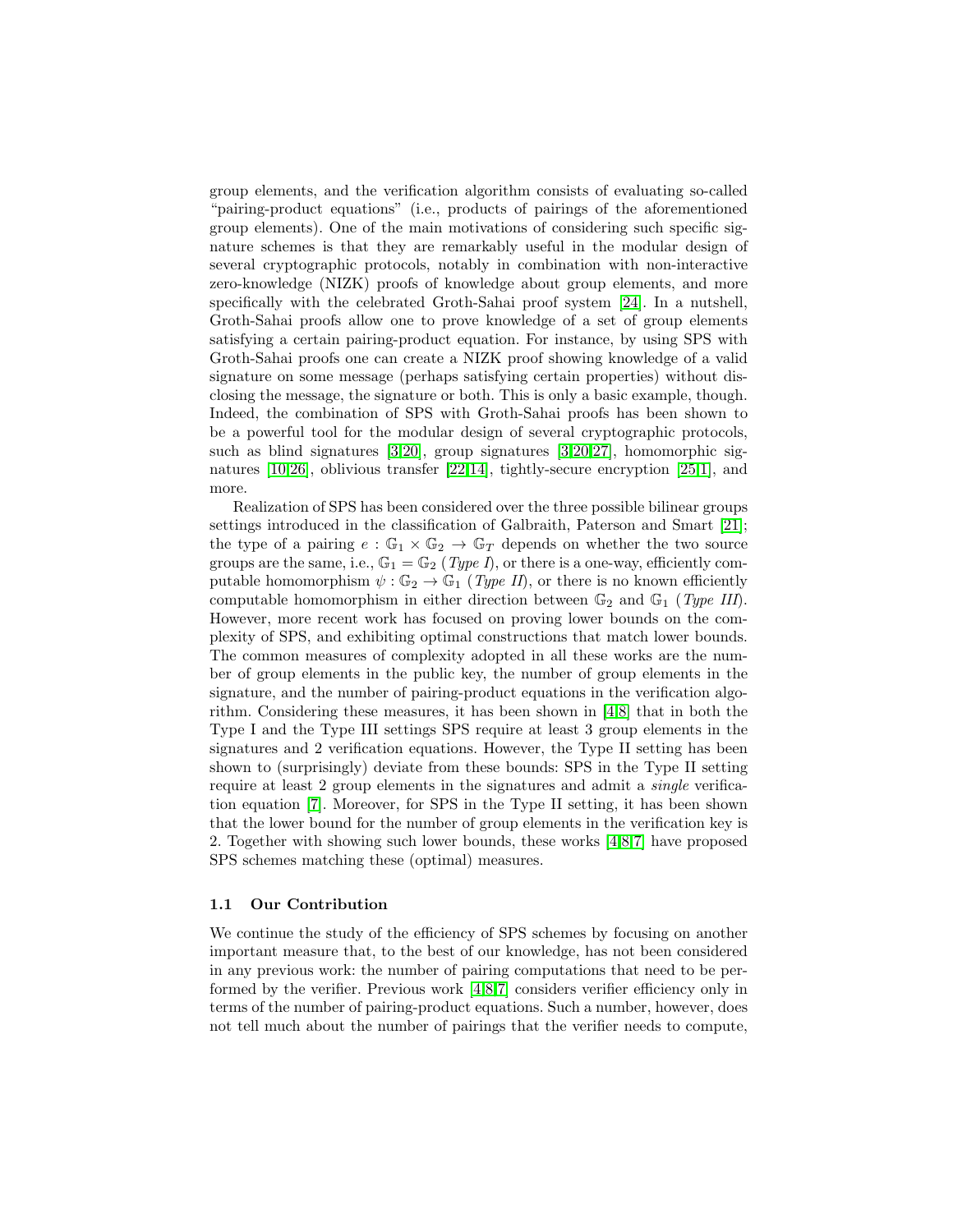and thus about the concrete verification running time. So, considering that pairings are definitely the most expensive operation in this process, here we refine this question and ask what is the minimal number of pairings necessary in the verification of SPS, and in particular of schemes with optimal bandwidth (i.e., 2 elements in the signatures and 2 elements in the verification key). Indeed, even though having fewer elements in the public key and in the signature intuitively leads to fewer pairings, in practice it is unclear what is the minimal number of pairings that is needed.

In this paper we initiate this study focusing on the Type II setting, and our contribution is mainly twofold. First, we show lower bounds on the number of pairings necessary in the pairing-product verification equation. Second, we build a synthesis tool that automates the generation and security analysis of SPS schemes, and we leverage our tool in order to find new SPS schemes that match our new lower bounds and improve over previous work. In the following paragraphs, we discuss our contribution in more detail.

New Optimality Measures and Lower Bounds. First, we show lower bounds for the number of pairings in the pairing-product verification equation of SPS in the Type II setting. We prove that, when considering schemes that are already optimal with respect to previously considered measures (i.e., two group elements in the verification key, two group elements in the signature, and a single verification equation), three pairings are necessary for achieving security against chosen-message attacks, whereas two pairings are necessary for achieving security against random-message attacks.

More specifically, we refine our analysis and distinguish between, what we call, offline and online pairings. Informally speaking, offline pairings are pairings that involve only group elements in the public key or in the public parameters, whereas *online pairings* involve the message and/or elements of the signature. In other words, offline pairings are computed in every signature verification (when using the same verification key) and thus can be precomputed "offline" and be reused in an arbitrary number of verifications. In contrast, online pairings involve elements, such as the message and the signature, that inherently change every time, and thus must be computed "online". So, given this notion of online and offline pairings, we ask how many of the three necessary pairings can be computed offline. Such question is indeed quite relevant for practical purposes since online pairings are those that really matter (e.g., think of the case in which one verifies several signatures with the same verification key). We answer this question by proving that, for schemes secure against chosen-message attacks, among the three pairings, at most one can be precomputed, i.e., two online pairings are necessary. For schemes that are secure against random-message attacks, instead two online pairings are always necessary. We call schemes matching these bounds strongly-optimal.

Once established these bounds, we address the question of constructing stronglyoptimal SPS schemes. First, we consider schemes secure against chosen-message attacks: we look at the previous work (in the Type II setting) and observe that there already exists a strongly-unforgeable SPS matching our lower bounds [\[7\]](#page-20-3).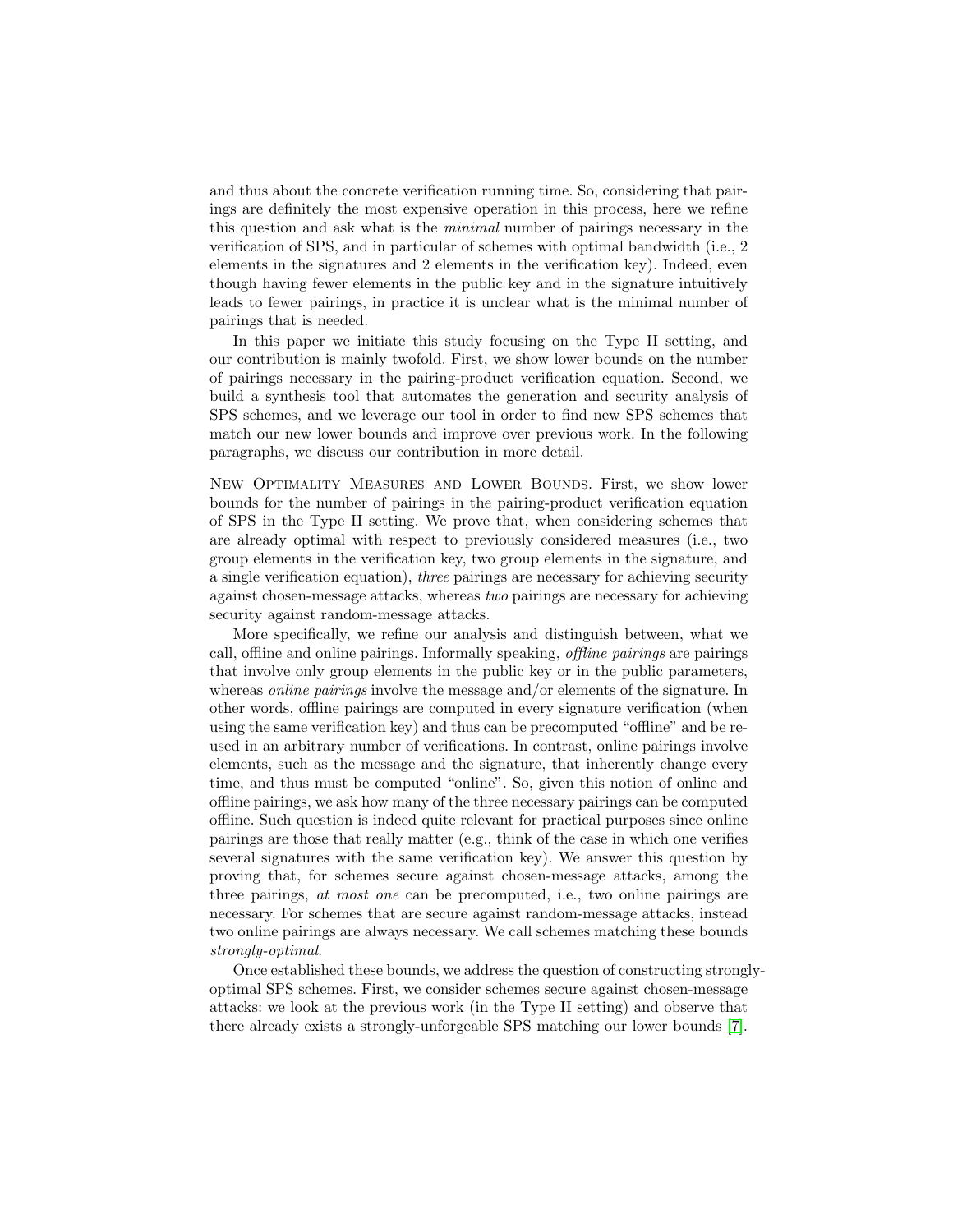Yet there is no known SPS scheme that is re-randomizable and allows for only two online pairings in verification. As discussed in [\[7\]](#page-20-3), re-randomizable schemes are useful because one of the group elements in the signature is uniformly random. This property is convenient in some applications, e.g., anonymization protocols, as one of the signature elements can be revealed in the clear without leaking information on what was the original signature. So, as an additional contribution, in this paper we show a new re-randomizable SPS scheme that is strongly-optimal and improves over the re-randomizable scheme proposed in [\[7\]](#page-20-3) by requiring one less online pairing. Then we take into consideration schemes secure against random-message attacks (RMA) for which there is no stronglyoptimal candidate in the previous work. We fill this gap by showing a simple, strongly-optimal, RMA-secure SPS. We note that although random-message security is a weak notion, it has been shown useful in applications such as constructing adaptive oblivious transfer [\[22\]](#page-21-4) and in a transformation for obtaining chosen-message secure SPS [\[1\]](#page-19-1). By using our strongly-optimal RMA-secure SPS scheme, all these applications can benefit of its improved efficiency.

Automated Synthesis of SPS. As emerges from the previous discussion, optimality results (at least in the single-dimensional form in which they have been developed so far) are insufficient in rich settings such as structure-preserving signatures where many meaningful measures of efficiency can be considered (e.g., verification time, key or signature size). Therefore, an attractive approach for achieving a broad range of optimality results is to perform an exhaustive search of valid SPS within user-defined parameters. In the second part of our work, we develop a synthesis tool that takes as input a user-defined budget, consisting of the number of pairings, group elements, etc. that can be used by the construction, and generates all possible expressions within this budget. Broadly speaking, our tool then uses an extension of the Generic Group Analyzer reported in [\[12\]](#page-20-4), to generate, whenever it exists, a verification equation for the signature algorithm. Finally, our tool proves or disproves security of candidate schemes in the generic group model for the case when the adversary makes a bounded number of signing queries. Through this approach, we generate an exhaustive database, by exploring more than 2000 candidate SPS schemes, that can then be mined for different efficiency criteria. For instance, our database contains our new scheme with optimal number of online/offline pairings as well as the SPS schemes in the Type II setting that were previously proposed in [\[7\]](#page-20-3). Beyond its intrinsic interest, the database can also be used to validate or refute empirically new conjectures on SPS. For example, it is interesting to mention that our work on proving the new lower bounds was motivated by observing that among the schemes generated by our tool none of the ones secure against chosen-message attacks can be verified with only two pairings. More generally, our tool suggests the feasibility and interest to develop synthesis methods for structure-preserving cryptography. We believe that our methods can be extended to the Type I and Type III settings (however exhaustive search will be more difficult to attain because secure schemes must use two verification equations, which results in an exponential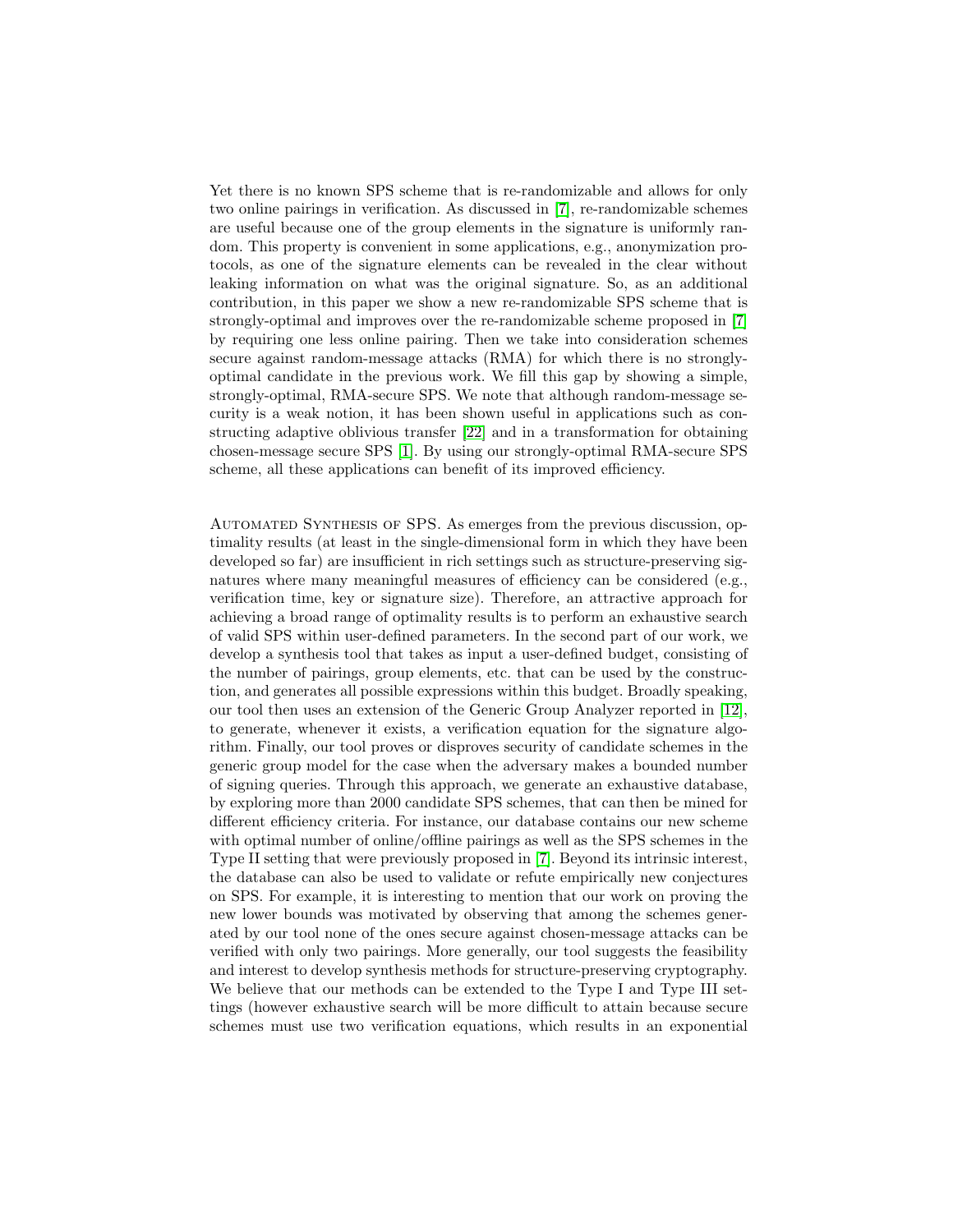growth in the search space), and to other forms of structure-preserving cryptography, such as structure-preserving commitments [\[3\]](#page-19-0) and encryption [\[15\]](#page-20-5).

#### 1.2 Other Related Work

Structure-Preserving Signatures. While the notion of structure-preserving signature was first given by Abe et al. in [\[3\]](#page-19-0), the first construction was proposed earlier by Groth [\[23\]](#page-21-7), though its efficiency is far from being truly practical (it consists of hundreds of group elements). Green and Hohenberger [\[22\]](#page-21-4) proposed SPS that are proved secure only against random-message attacks. Cathalo, Libert and Yung [\[16\]](#page-20-6) constructed a scheme that is structure-preserving in a relaxed sense since it has a verification key which includes elements of the target group.

The study of lower bounds for SPS was put forward by Abe et al. [\[4\]](#page-19-2) who showed that SPS in the Type III setting require at least three group elements in the signature and two pairing-product equations, and also proposed schemes matching these bounds that are only proven secure in the generic bilinear group model. Next, Abe et al. [\[5\]](#page-19-3) refined the result in [\[4\]](#page-19-2) considering schemes whose security can be proved under a non-interactive assumption using a black-box reduction. For this case they show that any scheme with only 3 elements in the signature cannot be proved secure under a non-interactive assumption. Optimal schemes in the symmetric (Type I) setting have been explored more recently by Abe et al. [\[8\]](#page-20-2) who show that Type I SPS schemes require 3 elements in the signature and 2 verification equations (i.e., the same bounds as in Type III). Furthermore, the same work [\[8\]](#page-20-2) proposes a general scheme that works in all three bilinear settings, and thus shows a Type II scheme with 3 elements in the signature and 2 verification equations. Finally, the recent work of Abe et al. [\[7\]](#page-20-3) focused on the Type II setting and showed that in this setting the lower bounds are (surprisingly) different. Namely, Type II SPS schemes require 2 elements in the signature, a single verification equation, and 2 elements in the verification key (the latter being the first lower bound for the size of the verification key).

All the optimal schemes in [\[4,](#page-19-2)[8,](#page-20-2)[7\]](#page-20-3) are proved secure directly in the generic bilinear group model. Another line of work investigated efficient SPS that can be proved secure under standard assumptions. Hofheinz and Jager [\[25\]](#page-21-5) and Abe et al. [\[1](#page-19-1)[,2\]](#page-19-4) proposed schemes based on the decision linear assumption. The efficiency of these schemes, however, does not meet that of the schemes secure in the generic group model.

Finally, Chatterjee and Menezes [\[18\]](#page-21-8) re-considered the result of Abe et al. [\[7\]](#page-20-3) for Type II SPS in light of the current state-of-the-art implementations of Type II vs. Type III pairings. They start from the observation that implementations of Type III pairings are currently more efficient than the ones of Type II pairings. Then they note that Type II SPS, albeit optimal in terms of the number of signature elements and number of verification equations, are not as efficient as their Type III counterparts (i.e., the SPS schemes that can be obtained through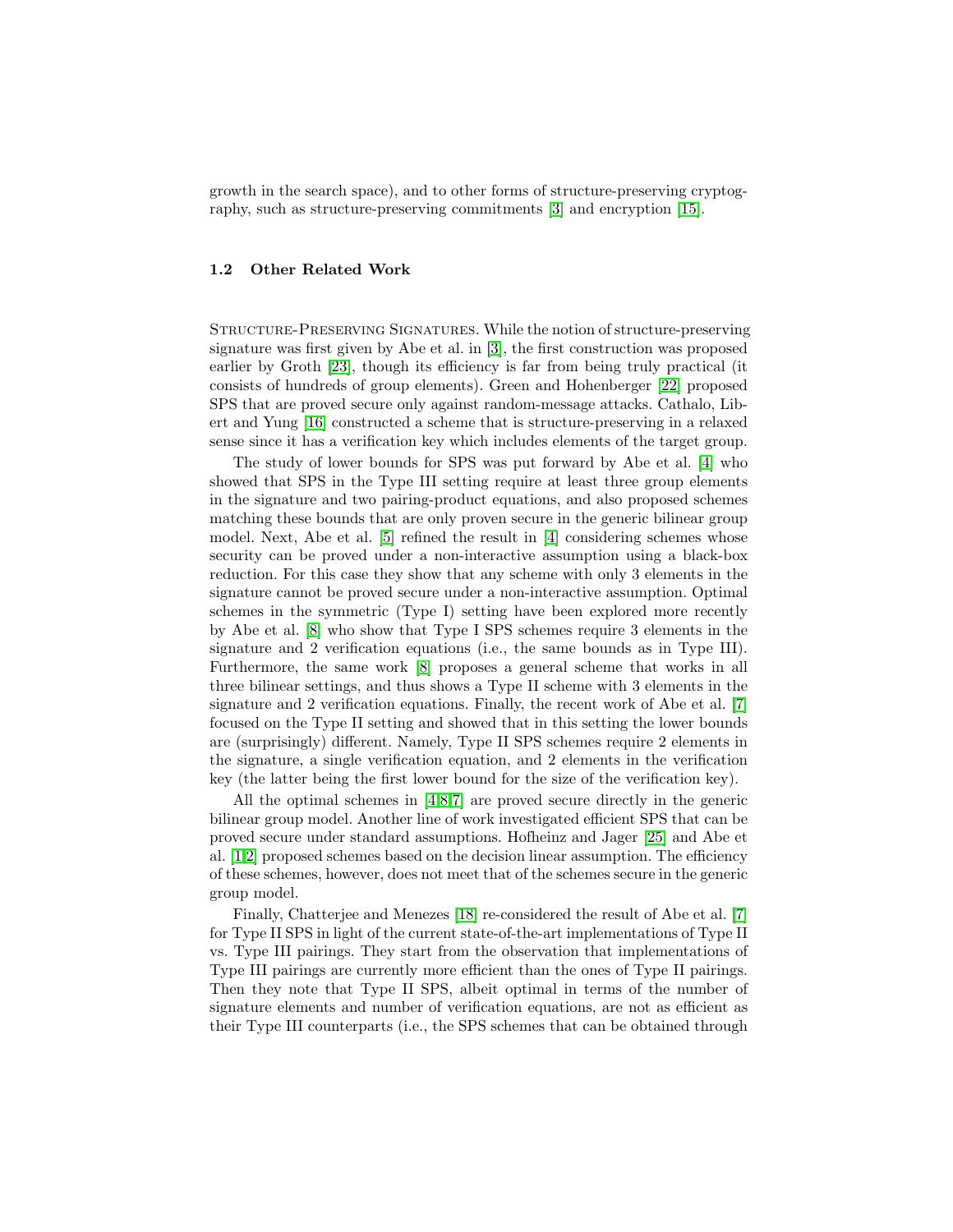a semi-generic transformation from Type II to Type III  $[17]$ .<sup>[4](#page-5-0)</sup> Although this is a valid point when considering concrete efficiency, we believe that the exploration of Type II SPS is still quite interesting. For example, they have a simpler structure that leads to a smaller search space when looking for new schemes. Yet, given a Type II scheme, one can always translate it to the Type III setting if concrete efficiency is a concern, e.g., using the approach from [\[17\]](#page-20-7).

Computer-Aided Cryptography. In contrast to computer-aided tools for verifying cryptographic proofs, which have existed for some time, computeraided tools for synthesizing new constructions are very recent. Barthe et al. [\[11\]](#page-20-8) develop an automated tool, called ZooCrypt, for synthesizing padding-based encryption schemes; their tool uses a dedicated logic with an efficient proof search procedure to prove chosen-plaintext or chosen-ciphertext security, and an efficient method for finding attacks on insecure schemes. Because the search space for reasonably-sized constructions is small (about  $10^6$  well-typed schemes), simple trimming techniques are sufficient to cover the full search space efficiently. Malozemoff, Katz, and Green [\[28\]](#page-21-9) develop an automated tool for proving security of modes of operations; the security of candidate schemes is proved using a type system, but no attack is exhibited for insecure schemes.

Akinyele, Green, and Hohenberger [\[9\]](#page-20-9) develop two synthesis tools for pairingbased cryptography. Their tool AutoGroup converts schemes in the Type I setting into schemes in the Type III setting, whereas their tool AutoStrong transforms an existentially unforgeable signature into a strongly unforgeable one, using SMT solvers to check whether the original signature satisfies a criterion allowing an efficient transformation. The idea of automatically transforming constructions from the symmetric to the asymmetric setting was further considered by Abe, Groth, Ohkubo and Tango [\[6\]](#page-19-5), who develop an automated transformation of Type I protocols into Type III protocols.

Automating proofs in the generic group model has been recently considered by Barthe et al. [\[12\]](#page-20-4) who propose a tool that enables to automatically analyze the validity of cryptographic assumptions in the generic (multilinear) group model. The tool developed in this work actually builds on the techniques of [\[12\]](#page-20-4) in order to perform the security analysis of SPS in the generic bilinear group model.

Finally, in a concurrent and independent work, De Ruiter [\[19\]](#page-21-10) recently proposed a tool for analyzing the security of structure-preserving signatures. The proposed tool provides a security analysis of SPS similar to the one we provide, even though the security arguments in [\[19\]](#page-21-10) do not have a full formalization in the generic group model. Additionally, we note that our tool is not limited to the security analysis of SPS, but also includes the novel synthesis component which allows to automatically generate SPS schemes.

<span id="page-5-0"></span><sup>&</sup>lt;sup>4</sup> One main issue that leads to such difference of performance here is that testing group membership in  $\mathbb{G}_2$  (which is required in the signature verification) is significantly more expensive in Type II than in Type III groups.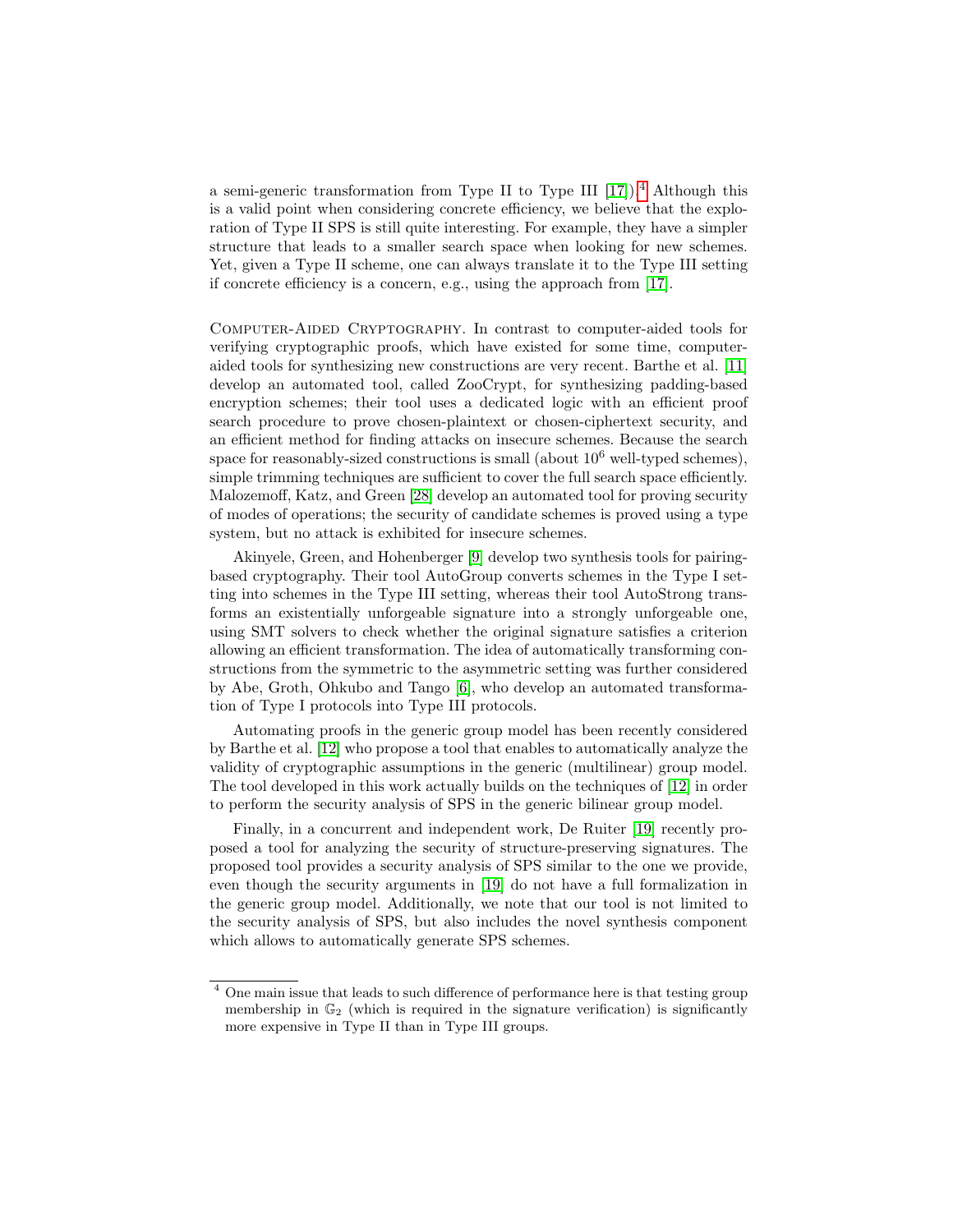# 2 Preliminaries

#### 2.1 Bilinear groups

A bilinear group description is a tuple  $(p, \mathbb{G}_1, \mathbb{G}_2, \mathbb{G}_T, e, \psi, G, H)$  where p is a prime number,  $\mathbb{G}_1, \mathbb{G}_2, \mathbb{G}_T$  are cylic groups of order p, G, H are generators of  $\mathbb{G}_1$ and  $\mathbb{G}_2$  respectively,  $\psi: \mathbb{G}_2 \to \mathbb{G}_1$  is the homomorphism sending H to G (so that  $\psi(H^x) = G^x$  for all  $x \in \mathbb{Z}$ , and  $e: \mathbb{G}_1 \times \mathbb{G}_2 \to \mathbb{G}_T$  is a nondegenerate bilinear pairing, meaning that  $e(G, H)$  generates  $\mathbb{G}_T$  and  $e(G^x, H^y) = e(G, H)^{xy}$  for all  $x, y \in \mathbb{Z}$ .

A *bilinear group generator*  $\mathcal G$  is an efficient algorithm which, on input of a security parameter  $1^{\lambda}$ , returns a bilinear group description  $(p,\mathbb{G}_1,\mathbb{G}_2,\mathbb{G}_T,e,\psi,G,H)$ with  $p = 2^{\Omega(\lambda)}$  and efficient algorithms for computing group operations and the bilinear map e, and deciding equality of group elements and membership in the groups.

Furthermore, following Galbraith, Paterson and Smart [\[21\]](#page-21-6), we say that the result is a Type I bilinear group if the homomorphism  $\psi$  is efficiently computable and efficiently invertible (in which case we can simplify identify  $\mathbb{G}_1$  and  $\mathbb{G}_2$ ), a Type II bilinear group if  $\psi$  is efficiently computable but not efficiently invertible (i.e. it is a one-way function) and a Type III bilinear group if  $\psi$  is neither efficiently computable nor invertible. This paper mainly focuses on the Type II setting.

**Generic algorithms.** In a bilinear group  $(p, \mathbb{G}_1, \mathbb{G}_2, \mathbb{G}_T, e, \psi, G, H)$  generated by  $G$  we refer to deciding group membership, computing group operations in  $\mathbb{G}_1$ ,  $\mathbb{G}_2$  or  $\mathbb{G}_T$ , comparing group elements and evaluating the homomorphism or the bilinear map as the generic bilinear group operations. The signature schemes we construct only use generic bilinear group operations.

As is customary in the literature, we denote group elements in  $\mathbb{G}_1$  and  $\mathbb{G}_2$  by uppercase letters such as  $M, R, S, V, W, \ldots$ , and their discrete logarithms with respect to base G or H using the corresponding lowercase letters  $m, r, s, v, w, \ldots$ In particular, for an element  $X \in \mathbb{G}_2$ , we have  $\psi(X) = G^x$ , and for  $(Y, Z) \in \mathbb{G}_1 \times$  $\mathbb{G}_2$ , we have  $e(Y, Z) = e(G, H)^{yz}$ . Furthermore, we will often express pairings equations, such as  $e(X, Y)^{a_1} = e(W, Z)^{a_2} \cdot e(T, H)^{a_3}$ , as a quadratic polynomial involving the corresponding exponents, i.e.,  $a_1xy = a_2wz + a_3t$ .

#### 2.2 Structure-preserving signature schemes

We study structure-preserving signature schemes (SPS) [\[3\]](#page-19-0) on bilinear groups generated by group generator  $\mathcal G$ . We refer to the full version of this paper [\[13\]](#page-20-10) for basic definitions about signature schemes. In a structure preserving signature scheme the verification key, the messages and the signatures consist only of group elements from  $\mathbb{G}_1$  and  $\mathbb{G}_2$  and the verification algorithm evaluates the signature by deciding group membership of elements in the signature, using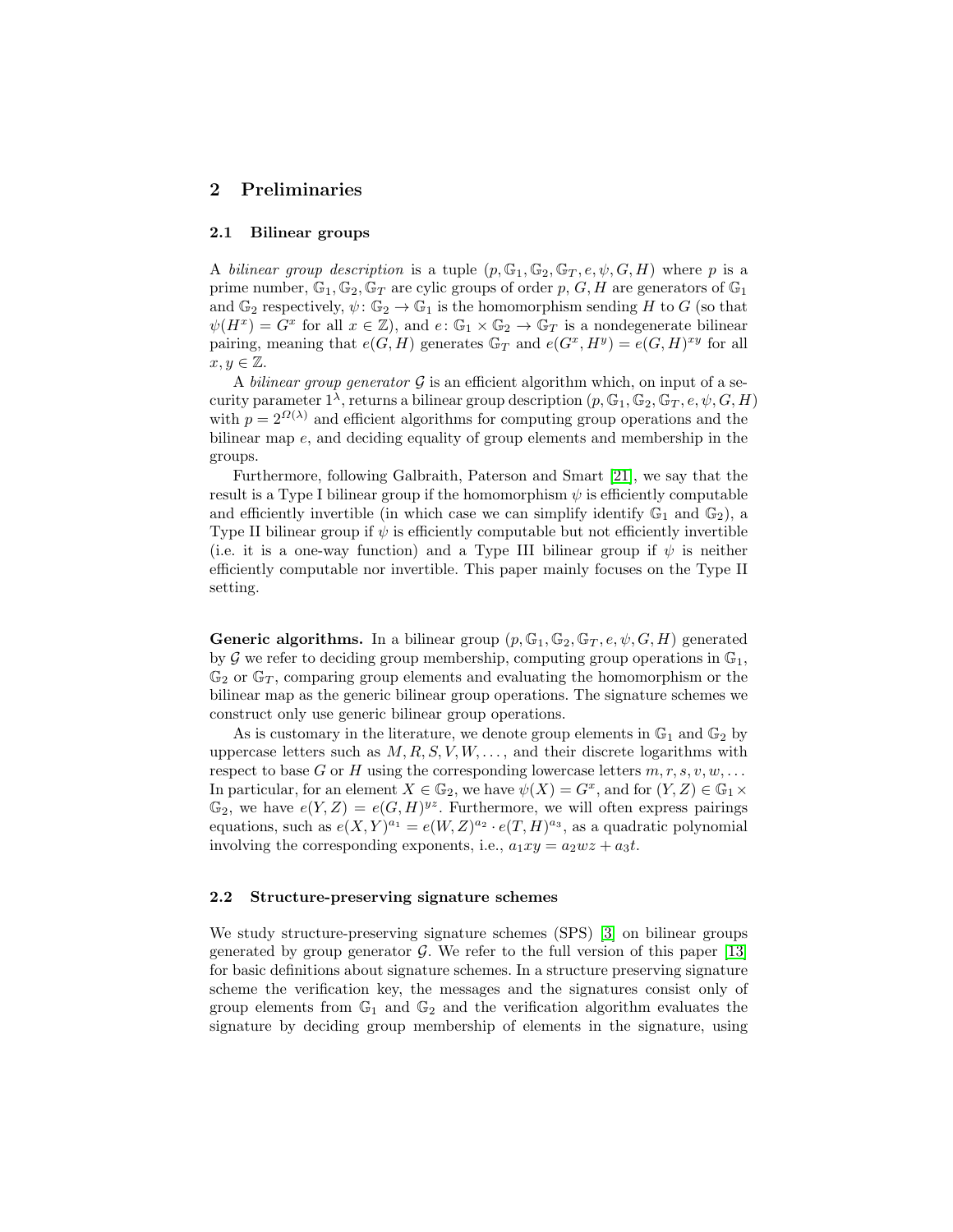the homomorphism  $\psi$  and by evaluating pairing product equations, which are equations of the form:

$$
\prod_i \prod_j e(X_i, Y_j)^{a_{ij}} = 1,
$$

where  $X_1, X_2, \ldots \in \mathbb{G}_1, Y_1, Y_2, \ldots \in \mathbb{G}_2$  are group elements appearing in PP, VK, M and  $\Sigma$  (where in the Type II setting it may hold  $Y_i = \Psi(X_i)$  for some  $i, j$  and the elements  $a_{ij} \in \mathbb{Z}_p$  are constants stored in PP. More precisely:

Definition 1 (Structure-preserving signatures). A signature scheme (Setup, KeyGen, Sign, Verify) is said to be structure-preserving with respect to some bilinear group generator G if

- PP consists of a bilinear group  $(p, \mathbb{G}_1, \mathbb{G}_2, \mathbb{G}_T, e, \psi, G, H)$  generated by  $\mathcal G$  and constants in  $\mathbb{Z}_p$ ,
- the verification key consists of group elements in  $\mathbb{G}_1$  and  $\mathbb{G}_2$ ,
- the messages consist of group elements in  $\mathbb{G}_1$  and  $\mathbb{G}_2$ ,
- the signatures consist of group elements in  $\mathbb{G}_1$  and  $\mathbb{G}_2$ ,
- $-$  the signing algorithm only uses generic group operations,<sup>[5](#page-7-0)</sup> and
- the verification algorithm only needs to decide membership in  $\mathbb{G}_1$  and  $\mathbb{G}_2$ , use the homomorphism  $\psi$ , and evaluate pairing product equations.

#### 2.3 Known lower bounds on Type II SPS

A number of lower bounds on signature size, verification key size and the number of verification equations have been established for secure structure-preserving signature schemes and one-time signature schemes. In particular, Abe et al. [\[7\]](#page-20-3) establish many such bounds in the Type II setting. As some of our results rely heavily on those bounds, we recall them below. Note that membership tests are not counted as "verification equations", although some of them may require an amortizable (aka offline) pairing computation in practical instantiations.

First, just as Type I and Type III SPS, Type II SPS for messages in  $\mathbb{G}_1$ require two verification equations:

Lemma 1 ([\[7,](#page-20-3) Theorem 3]). A structure-preserving signature scheme for messages in  $\mathbb{G}_1$  must have at least two verification equations. This holds even for one-time signatures with security against random message attack.

Since this paper will mostly focus on schemes with a single verification equation, we will therefore consider signatures on messages in  $\mathbb{G}_2$ , which can have a single verification equation. In that case, Abe et al. obtain a lower bound on verification key size, and show that all signature elements must be in  $\mathbb{G}_2$ .

<span id="page-7-1"></span><span id="page-7-0"></span> $5$  Technically, this condition was not required in the original definition of Abe et al. [\[3\]](#page-19-0), but all known constructions satisfy this property and it is required for the proofs of most lower bounds to go through. Since an SPS scheme with a non-generic signing algorithm would be very unnatural and surprising, it seems appropriate to include genericity of the signer in the definition (see also the discussion in [\[7,](#page-20-3) §2.3]).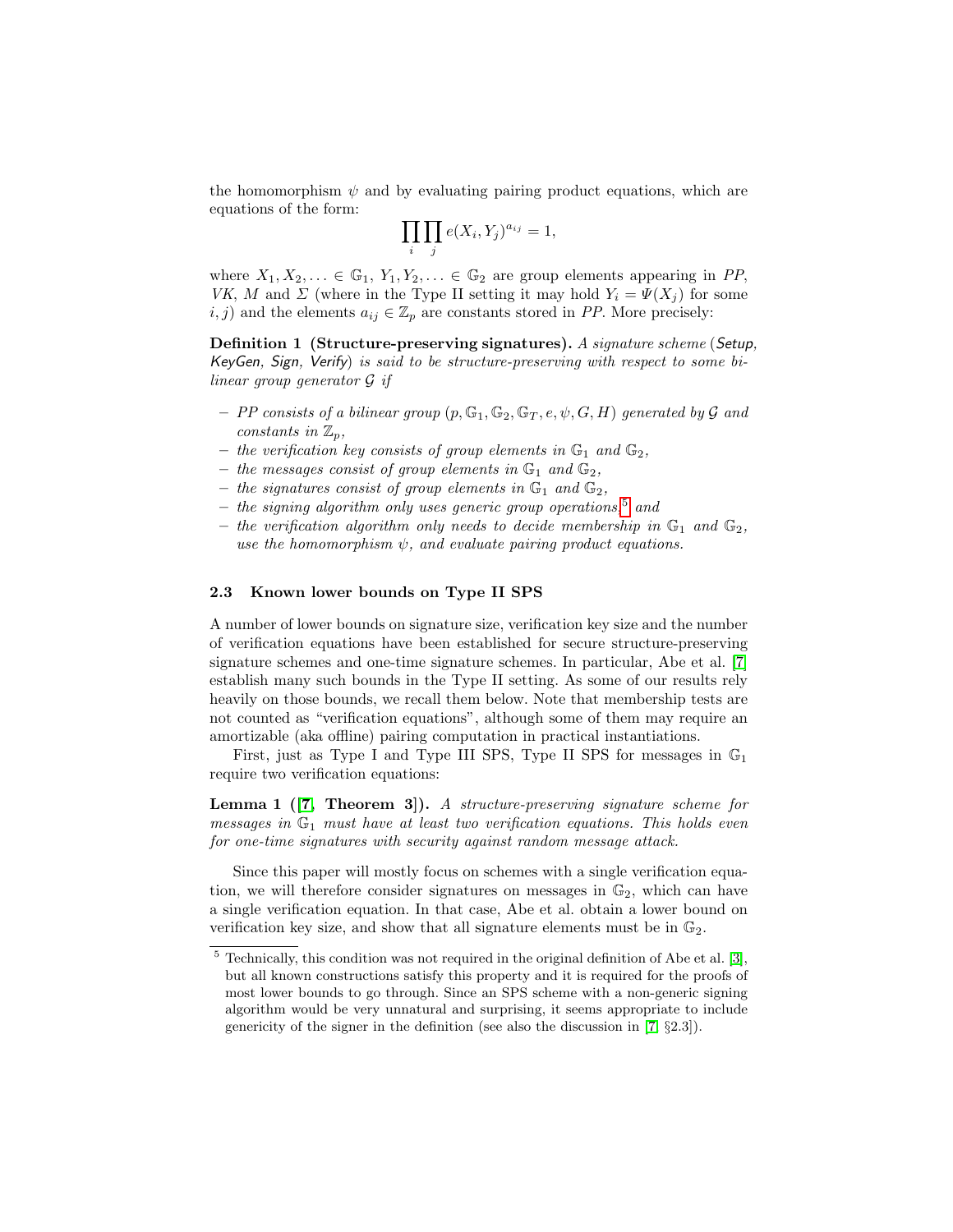Lemma 2 ([\[7,](#page-20-3) Theorem 4 and Lemma 1]). A structure-preserving signature scheme with a single verification equation must have at least two group elements in the verification key, and can have no non-redundant signature element in  $\mathbb{G}_1$ . This holds even for one-time signatures secure under random message attack.

<span id="page-8-0"></span>Finally, signatures in a secure Type II SPS scheme must consist of at least two elements (although that property does not hold for one-time signatures), and three elements for messages in  $\mathbb{G}_1$  (idem).

Lemma 3 ([\[7,](#page-20-3) Theorem 5]). An EUF-RMA-secure structure-preserving signature scheme must have at least 2 group elements for messages in  $\mathbb{G}_2$  and at least 3 group elements for messages in  $\mathbb{G}_1$ .

# 3 Lower Bounds on the Number of Pairings in the Type II Setting

In this section we show lower bounds for the number of pairings in the pairingproduct verification equations of SPS in the Type II setting. In particular, in our analysis we consider SPS schemes that already match the lower bounds shown in [\[7\]](#page-20-3), i.e., they have 2 group elements in the verification key, 2 group elements in the signature and the verification consists of a single pairing-product equation (as well as possible group membership tests).

To have a more refined and practically interesting analysis, we distinguish between pairings according to whether they can be precomputed from the public key or not. In the former case we call a pairing offline while in the latter case online.

#### 3.1 Main result

Having defined the notion of online and offline pairings, we are now ready to state our main result. It shows that any optimal-size SPS scheme requires at least three pairings for verification, and two of these pairings must be online ones.

<span id="page-8-1"></span>Theorem 1 (Main result). Any EUF-CMA-secure structure-preserving signature scheme in the Type II setting with 1 verification pairing-product equation, 2 group elements in the verification key and 2 elements in the signature requires at least 3 pairings in the pairing-product equation, and at least 2 of them must be online pairings.

To prove the theorem, we distinguish between three cases according to which groups the two elements V, W of the verification key belong to, i.e., (i)  $V, W \in \mathbb{G}_2$ , (ii)  $V, W \in \mathbb{G}_1$ , and (iii)  $V \in \mathbb{G}_1, W \in \mathbb{G}_2$ .

The first case is rather simple and is addressed in the following lemma which shows that there exists no such structure-preserving signature scheme.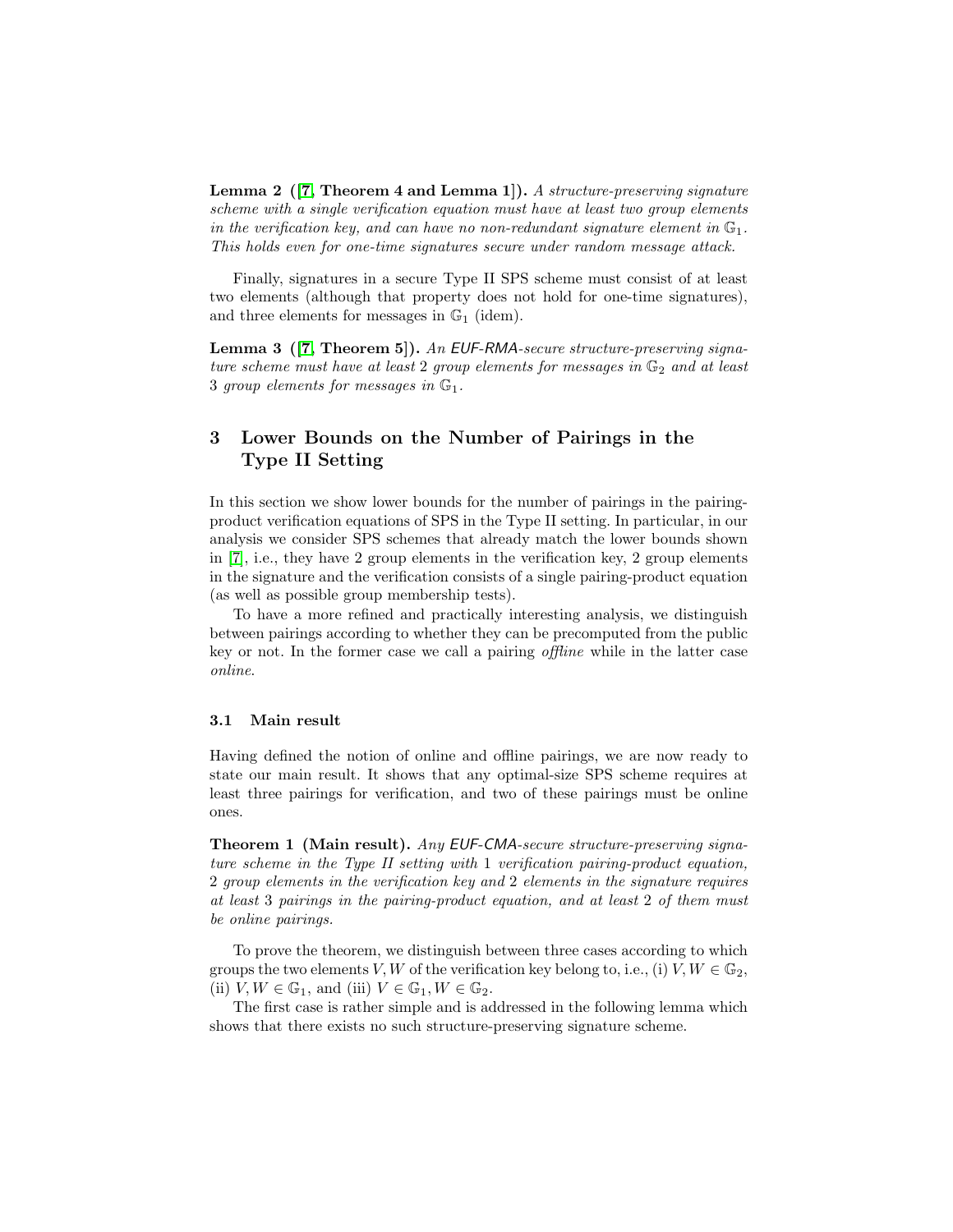**Lemma 4.** There is no secure structure-preserving signature scheme in the Type II setting with a single verification equation and a verification key consisting entirely of elements of  $\mathbb{G}_2$ .

Proof. We know by Lemma [2](#page-7-1) and Lemma [3](#page-8-0) that the signatures and messages all have to be in  $\mathbb{G}_2$ . Since all inputs are in  $\mathbb{G}_2$  the scheme would also be secure in the Type I setting and must therefore be insecure since Type I SPS require two pairing product equations for security  $[8,$  Theorem 4.

<span id="page-9-0"></span>The second case is somewhat more involved, and mainly addressed by the following lemma, proved in Section [3.3](#page-10-0) below.

Lemma 5. An EUF-CMA-secure structure-preserving signature scheme in the Type II setting with 1 verification pairing-product equation, 2 group elements  $V, W \in \mathbb{G}_1$  in the verification key and 2 group elements in the signature requires at least 3 pairings in the pairing-product equation.

That result establishes that 3 pairings are needed, so all that remains to show is that 2 of them must be online. This follows immediately from the following observation.

Lemma 6. In a Type II structure-preserving signature scheme where all verification key elements are in  $\mathbb{G}_1$ , it is possible to compute all the offline pairings in a verification pairing-product equation using a single pairing evaluation. More generally,  $\ell + 1$  pairing evaluations are sufficient if the verification key contains  $\ell$  elements in  $\mathbb{G}_2$ .

*Proof.* Indeed, if the verification key is  $(V_1, \ldots, V_k, U_1, \ldots, U_\ell) \in \mathbb{G}_1^k \times \mathbb{G}_2^\ell$ , then any product of offline pairings can be expanded into an expression of the form  $\prod_{i,j} e(X_i, Y_j)^{c_{ij}}$  where  $Y_j$  runs through  $H, U_1, \ldots, U_\ell$  (since these are the only elements of  $\mathbb{G}_2$  in the verification key and the public parameters) and  $X_i$  runs through  $G, V_1, \ldots, V_k, \psi(U_1), \ldots, \psi(U_\ell)$ . By rewriting the product as:

$$
\prod_j e\Big(\prod_i X_i^{c_{ij}}, Y_j\Big)
$$

we can compute it with at most  $\ell + 1$  pairing evaluations as required.  $\Box$ 

Finally, to complete the proof of Theorem [1,](#page-8-1) we only need to prove it when the verification key consists of one element of  $\mathbb{G}_1$  and one element of  $\mathbb{G}_2$ . This case, which is somewhat less interesting as such a scheme is less space efficient than when all key elements are in  $\mathbb{G}_1$ , but turns out to be more technically challenging, is dealt with in details in the full version of this paper [\[13\]](#page-20-10).

#### 3.2 Gaps in Bounds Between EUF-RMA and EUF-CMA-Security

Following Lemma [5,](#page-9-0) in the setting when  $(V, W) \in \mathbb{G}_1^2$  the bound of Theorem [1](#page-8-1) holds only for EUF-CMA-secure SPS schemes. This however is not the case in the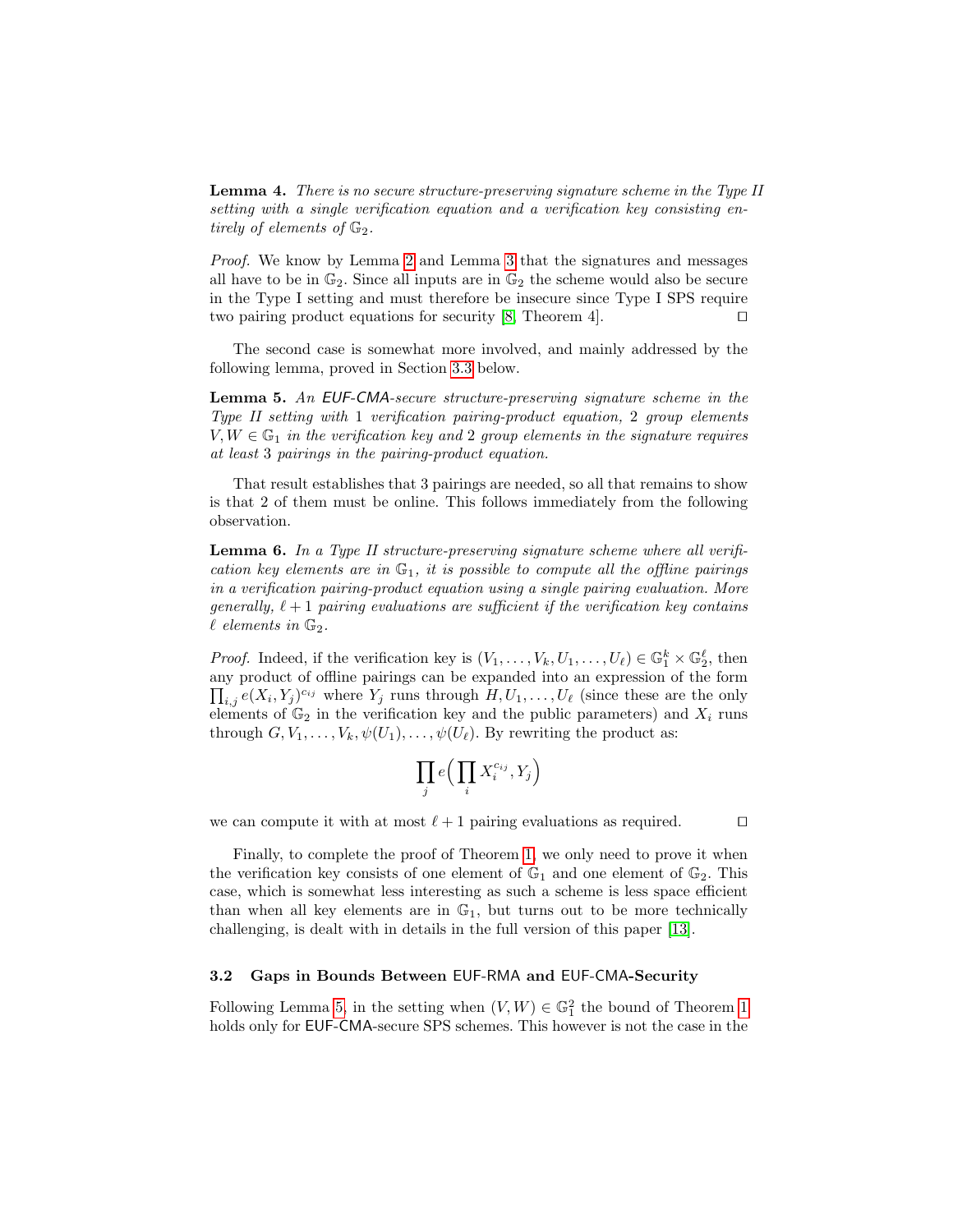setting when the verification key is of the form  $(V, W) \in \mathbb{G}_1 \times \mathbb{G}_2$ : as discussed in the full version of this paper [\[13\]](#page-20-10), the bound of Theorem [1](#page-8-1) holds even for EUF-RMA-secure SPS schemes. In what follows we establish a slightly weaker general lower bound on the number of pairings in the single pairing-product equation of minimal EUF-RMA-secure SPS schemes in the setting when  $(V, W) \in \mathbb{G}_1^2$ .

<span id="page-10-1"></span>Theorem 2. Any EUF-RMA-secure structure-preserving signature scheme in the Type II setting with 1 verification pairing-product equation requires at least 2 pairings in the pairing-product equation, and both of them must be online pairings.

Proof. It suffices to show that a Type II SPS scheme with a single verification equation (and which we can assume without loss of generality signs one-element messages) cannot be EUF-RMA-secure if the pairing-product equation consists of only one online pairing (and any number of offline pairings).

To see this, denote by  $(S_1, \ldots, S_k)$  the signature vector (which is in  $\mathbb{G}_2^k$  without loss of generality by Lemma [2\)](#page-7-1), and observe that the pairing product equation must be of the form:

$$
\prod_{i,j} e(X_i, Y_j) = e(\psi(M)^{a_0} \cdot \prod_{i=1}^k \psi(S_i)^{a_i} \cdot Z, M^{b_0} \cdot \prod_{j=1}^k S_j^{b_j} \cdot T)
$$

where the pairings on the left-hand side are offline (and hence the  $X_i$ 's and  $Y_j$ 's do not depend on the message or the signature), and  $Z, T$  are elements which also do not depend on the message or the signature. But then we can do the change of variables:

$$
(R',S') = \left(\psi(M)^{a_0} \cdot \prod_{i=1}^k \psi(S_i)^{a_i}, M^{b_0} \cdot \prod_{j=1}^k S_j^{b_j}\right)
$$

and then  $(R', S')$  provides a two-element EUF-RMA-secure signature scheme whose verification equation is just:

$$
\prod_{i,j} e(X_i, Y_j) = e(R' \cdot Z, S' \cdot T),
$$

and in particular does not depend on the message: this is a contradiction.  $\square$ 

We see that the bounds given by Theorem [1](#page-8-1) and Theorem [2](#page-10-1) show a gap. Namely, there could exist an EUF-RMA-secure scheme with precisely two online pairings and no offline pairing. We confirm that both lower bounds are indeed tight, by providing an EUF-RMA-secure SPS with precisely two online pairings in Section [5.2.](#page-16-0)

#### <span id="page-10-0"></span>3.3 Proof of Lemma [5](#page-9-0)

Proof. The proof proceeds by contradiction showing that having a scheme with only 2 pairings in the single pairing-product equation is impossible. Let us first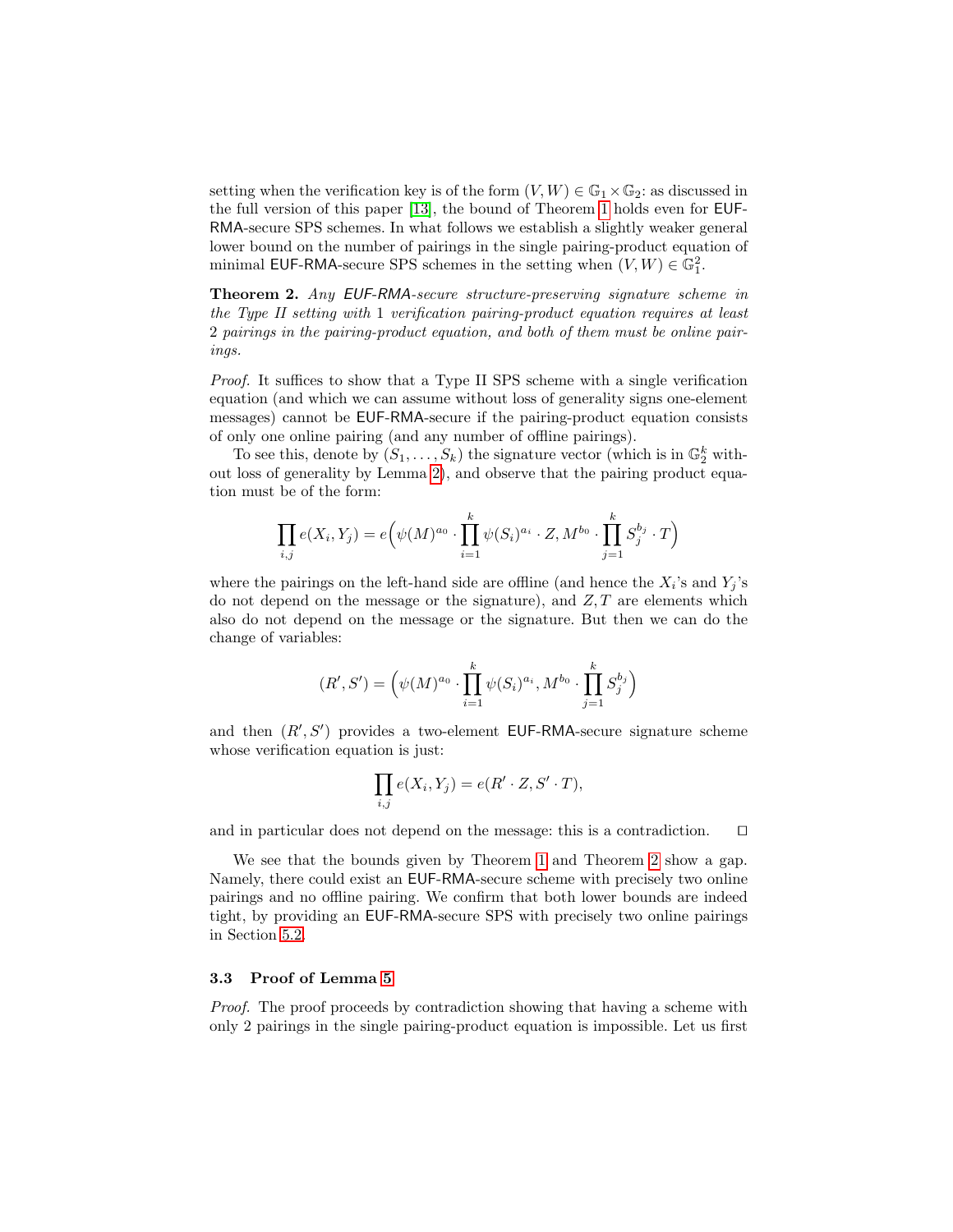recall that in this setting we have a message  $M \in \mathbb{G}_2$ , verification keys  $V, W \in \mathbb{G}_1$ and signature elements  $R, S \in \mathbb{G}_2$ . As usual, we denote their discrete logarithms by the corresponding lower case letters. We may write the general verification equation in terms of the discrete logarithms of  $M, R, S, V, W$  as follows:

$$
(c1m + c2r + c3s + c4v + v5w + c6)(d1m + d2r + d3s + d4) =(e1m + e2r + e3s + e4v + e5w + e6)(f1m + f2r + f3s + f4),
$$
\n(1)

where the products represent a pairing, the left factor in each product represent the element in  $\mathbb{G}_1$  and the right factor the element in  $\mathbb{G}_2$  of each pairing.

Now if we define the vectors  $X_1 = (c_1, \ldots, c_6), X_2 = (e_1, \ldots, e_6), Y_1 =$  $(d_1, \ldots, d_4), Y_2 = (f_1, \ldots, f_4)$  over  $\mathbb{Z}_p$  and the matrix:

<span id="page-11-0"></span>
$$
E = X_1^t Y_1 - X_2^t Y_2,
$$

then the verification equation [\(1\)](#page-11-0) can be rewritten as

$$
(m, r, s, v, w, 1) \cdot E \cdot (m, r, s, 1)^t = 0.
$$

A simple observation shows that if  $\text{Ker } E$  contains a vector  $(x_1, \ldots, x_4)$ , where  $x_4 \neq 0$ , then we may scale to  $x_4 = 1$  and then

$$
m = x_1, r = x_2, s = x_3
$$

is a valid key-only attack forgery (since the kernel of  $E$  can be computed entirely from the public parameters). It follows that if the scheme is secure, then Ker  $E \subset$  $\{(x_1, \ldots, x_4) \mid x_4 = 0\}.$  However, this implies that the following system

$$
\begin{cases} d_1m + d_2r + d_3s = -d_4\\ f_1m + f_2r + f_3s = -f_4 \end{cases}
$$

lacks a solution. Up to exchanging the roles of  $Y_1$  and  $Y_2$  without loss of generality, this implies that  $Y_1 = cY_2 + (0, 0, 0, \lambda)$  for some constants  $c, \lambda$ , and hence:

$$
E = X_1^t Y_1 - X_2^t Y_2 = X_1^t (cY_2 + (0, 0, 0, \lambda)) - X_2^t Y_2 = (\lambda X_1)^t \cdot (0, 0, 0, 1) - (X_2 - cX_1)^t Y_2.
$$

Therefore, after relabeling the coefficients, we may assume that  $Y_1 = (0, 0, 0, 1)$ and the verification equation [\(1\)](#page-11-0) can be rewritten as

$$
c_1m + c_2r + c_3s + c_4v + c_5w + c_6 =
$$
  
( $e_1m + e_2r + e_3s + e_4v + e_5w + e_6$ )( $f_1m + f_2r + f_3s + f_4$ ), (2)

Now if  $(c_4, c_5) = \lambda(e_4, e_5)$  or  $(e_4, e_5) = \lambda(c_4, c_5)$ , then we may replace the verification key by a single element  $t = e_4v + e_5w$  or  $t = c_4v + c_5w$ , which is insecure by Lemma [2.](#page-7-1) It follows that

<span id="page-11-1"></span>
$$
\det\left(\frac{c_4}{e_4}\frac{c_5}{e_5}\right) \neq 0
$$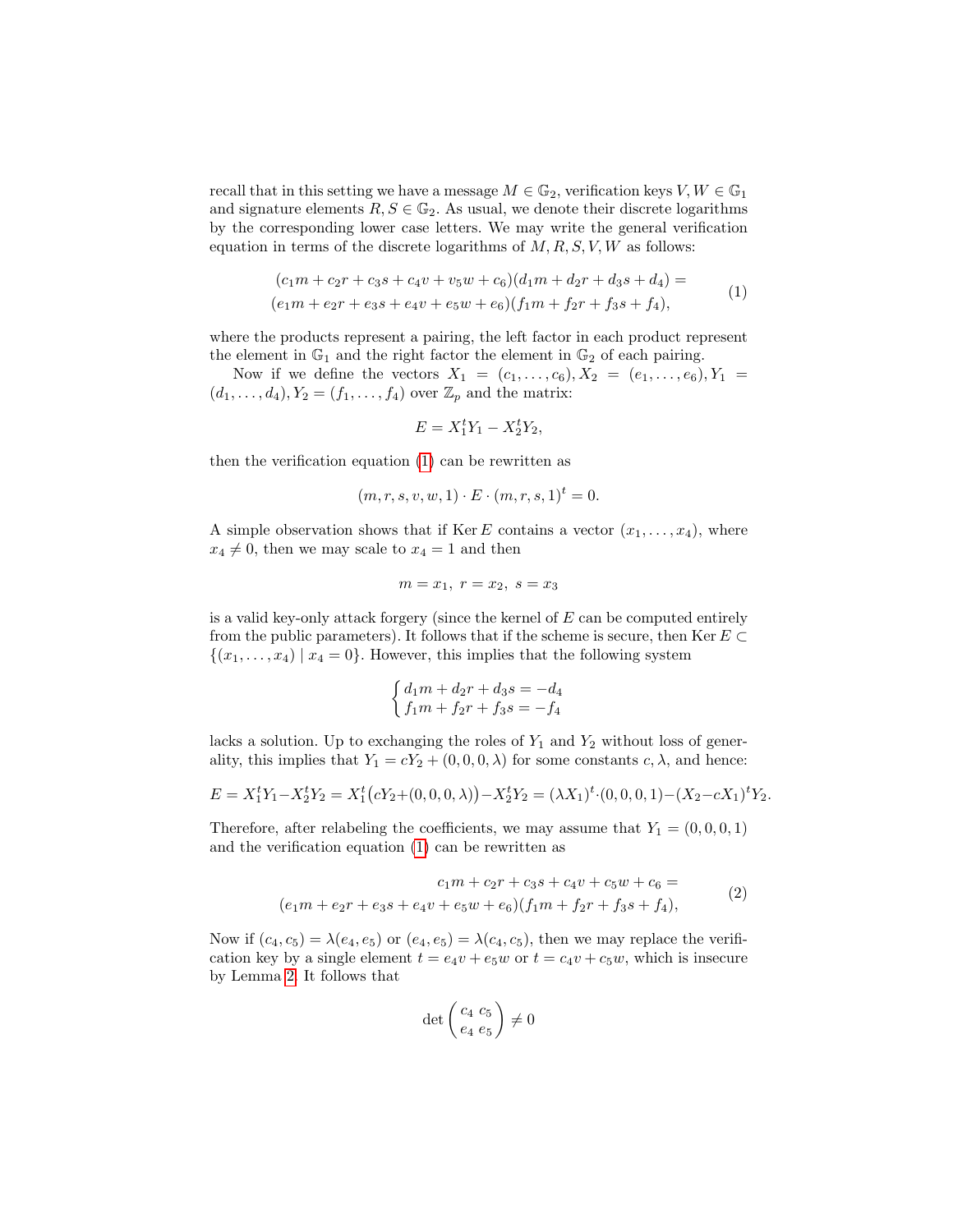and we may do a linear change of variables

$$
\begin{pmatrix} v' \\ w' \end{pmatrix} = \begin{pmatrix} c_4 & c_5 \\ e_4 & e_5 \end{pmatrix} \begin{pmatrix} v \\ w \end{pmatrix} + \begin{pmatrix} c_6 \\ e_6 \end{pmatrix},
$$

so that the verification equation [\(2\)](#page-11-1) becomes, after renaming coefficients,

$$
c_1m + c_2r + c_3s + v = (e_1m + e_2r + e_3s + w)(f_1m + f_2r + f_3s + f_4). \tag{3}
$$

Note that the vectors  $(c_2, c_3), (e_2, e_3), (f_2, f_3)$  cannot all be collinear, because otherwise we may again compress the signature into one group element, which we already know is impossible.

Next, we look at the matrix

<span id="page-12-0"></span>
$$
N = \begin{pmatrix} e_2 & e_3 \\ f_2 & f_3 \end{pmatrix}
$$

and distinguish two cases depending on the determinant.

On one hand, if det  $N \neq 0$ , then as before, a change of variables let us write the verification equation [\(3\)](#page-12-0) in the form

$$
c_1m + c_2r + c_3s + v = (r + w)s.
$$

Since m must be used in the verification equation, we know that  $c_1 \neq 0$ . An easy calculation then shows that if  $(m, r, s)$  is a triple satisfying the verification equation for the keys v, w, then so does  $(m - (c_2 - s)/c_1, r + 1, s)$ . This gives us a forgery unless  $c_2 = s$  for a non-negligible set of signatures. However, if this happens, then s would be a redundant signature element. From Lemma [3](#page-8-0) we know that the scheme must be insecure.

On the other hand, if det  $N = 0$ , we have the two cases  $(e_2, e_3) = \lambda(f_2, f_3)$ or  $(f_2, f_3) = 0$ . If  $(f_2, f_3) = 0$ , then

$$
\det\left(\frac{c_2}{e_2}\frac{c_3}{e_3}\right) \neq 0
$$

or otherwise  $(c_2, c_3), (e_2, e_3), (f_2, f_3)$  would be collinear. It follows that the verification equation [\(3\)](#page-12-0) reduces to

$$
r + v = (s + w)(f_1m + f_4).
$$

and since  $f_1 \neq 0$ , as the message must be used, we may query  $m_1 = -f_1^{-1}f_4$ getting back a signature  $(r_1, s_1)$ , where  $r_1 = -v$ . Now make another query with  $m_2 = f_1^{-1}(1 - f_4)$  to get back a signature  $(r_2, s_2)$ . Then

$$
r_2 + v = s_2 + w \Rightarrow w = r_2 + v - s_2 = r_2 - r_1 - s_2,
$$

so with two *chosen-message* queries the attacker can transfer  $V, W$  to  $\mathbb{G}_2$  and then we know the scheme cannot be secure (concretely,  $(R_1, R_1 R_2^{-1} S_2) = (V^{-1}, W^{-1})$ is a valid signature on any message). Therefore, we must have that  $(e_2, e_3)$  =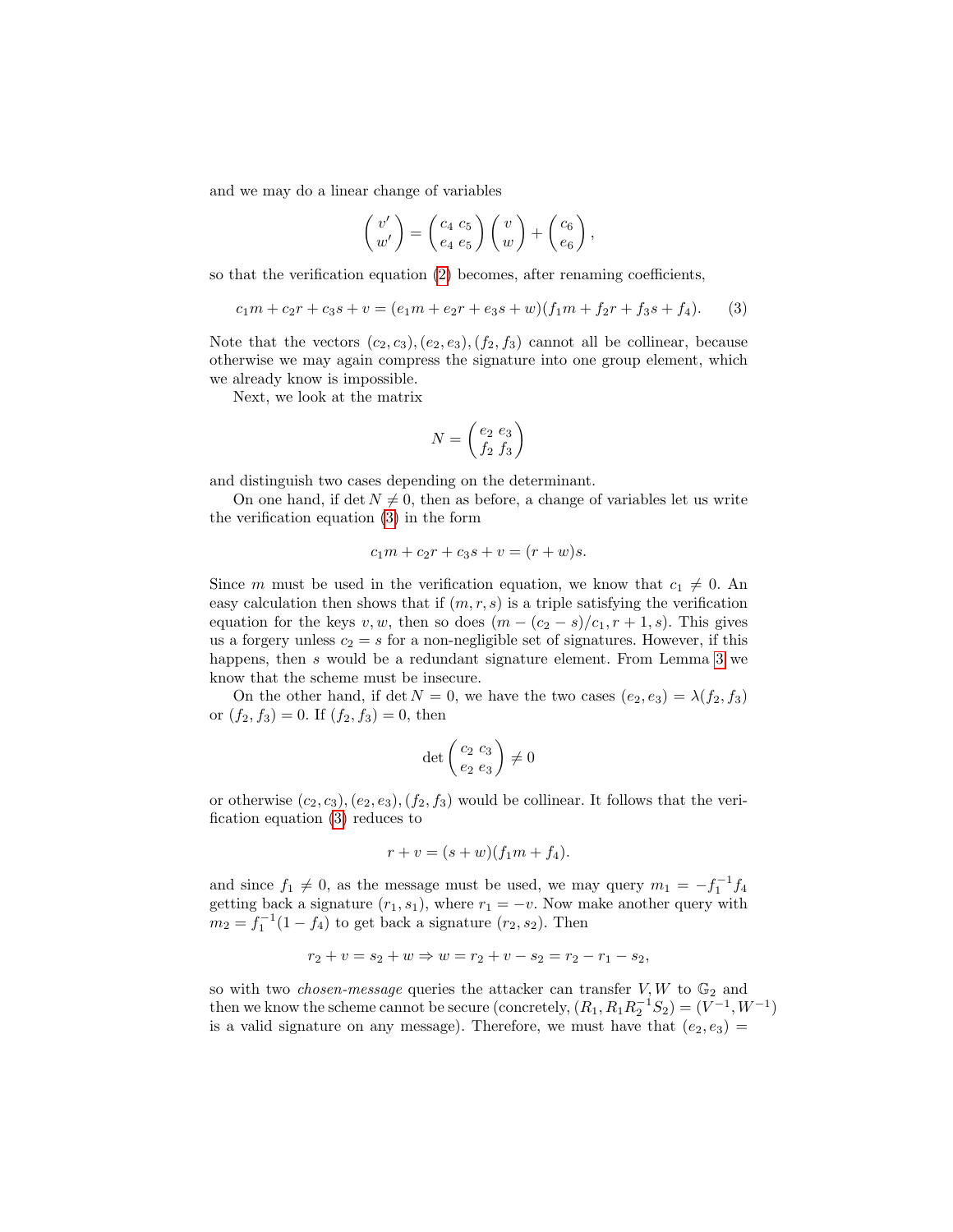map  $\mathbb{G}_1 \times \mathbb{G}_2 \rightarrow \mathbb{G}_T$ . iso  $\mathbb{G}_2 \rightarrow \mathbb{G}_1$ . input  $[V]$  in  $\mathbb{G}_1$ . input  $[W]$  in  $\mathbb{G}_2$ . oracle  $o(M:\mathbb{G}_2)=$  sample  $R;$  return  $[R,(1+W^2+M*V)*R^{-1}]$  in  $\mathbb{G}_2.$ win  $(M': \mathbb{G}_2, R': \mathbb{G}_2, S': \mathbb{G}_2) = (S' * R' = 1 + W^2 + V * M' \wedge \forall i : M' \neq M_i).$ 

<span id="page-13-1"></span>Fig. 1. Example of input for analyzing EUF-CMA security of an SPS scheme using our extended version of the GGA tool.

 $\lambda(f_2, f_3)$ . Again using the fact that  $(c_2, c_3), (e_2, e_3), (f_2, f_3)$  are not collinear, we must have

$$
\det\left(\frac{c_2}{f_2}\frac{c_3}{f_3}\right) \neq 0.
$$

It follows that we may do a change of variables  $s' = f_1m + f_2r + f_3s + f_4$  and  $r' = c_1m + c_2r + c_3s$  and by the collinearity of  $(e_2, e_3)$  and  $(f_2, f_3)$  the verification equation [\(3\)](#page-12-0) becomes of the form

$$
r + v = (e_1m + e_3s + w + e_6)s
$$

and now if  $(m, r, s)$  is a valid signature, then so is  $(m + 1/e<sub>1</sub>, r + s, s)$ , which is a valid forgery, since  $m$  must be used in the verification equation and hence  $e_1 \neq 0$ . Also, note that in the latter case, the attack can be performed in the random-message security game.  $\square$ 

# <span id="page-13-2"></span>4 Synthesis of Schemes

Our tool<sup>[6](#page-13-0)</sup> for the synthesis of SPS schemes consists of two components. The first component takes the description of a search space and generates all included SPS schemes. The second component classifies a given scheme by performing a proof and attack search.

#### 4.1 Generation of Schemes

For our generation algorithm, we consider SPS schemes with generic KeyGen and Sign algorithms and assume all random values are sampled uniformly.

Our definition of an SPS scheme consists of

- the employed group type and the supported message space  $\mathbb{G}_1^k\times\mathbb{G}_2^l,$
- the randomly sampled values  $u_i \in \mathbb{Z}_p$  used in KeyGen,
- the verification keys  $V_i = G^{f_i(u)} \in \mathbb{G}_1$  and  $W_i = H^{g_i(u)} \in \mathbb{G}_2$ ,
- the randomly sampled values  $r_i \in \mathbb{Z}_p$  used in Sign,

<span id="page-13-0"></span> $^6$  available at <code><https://www.easycrypt.info/GGA></code>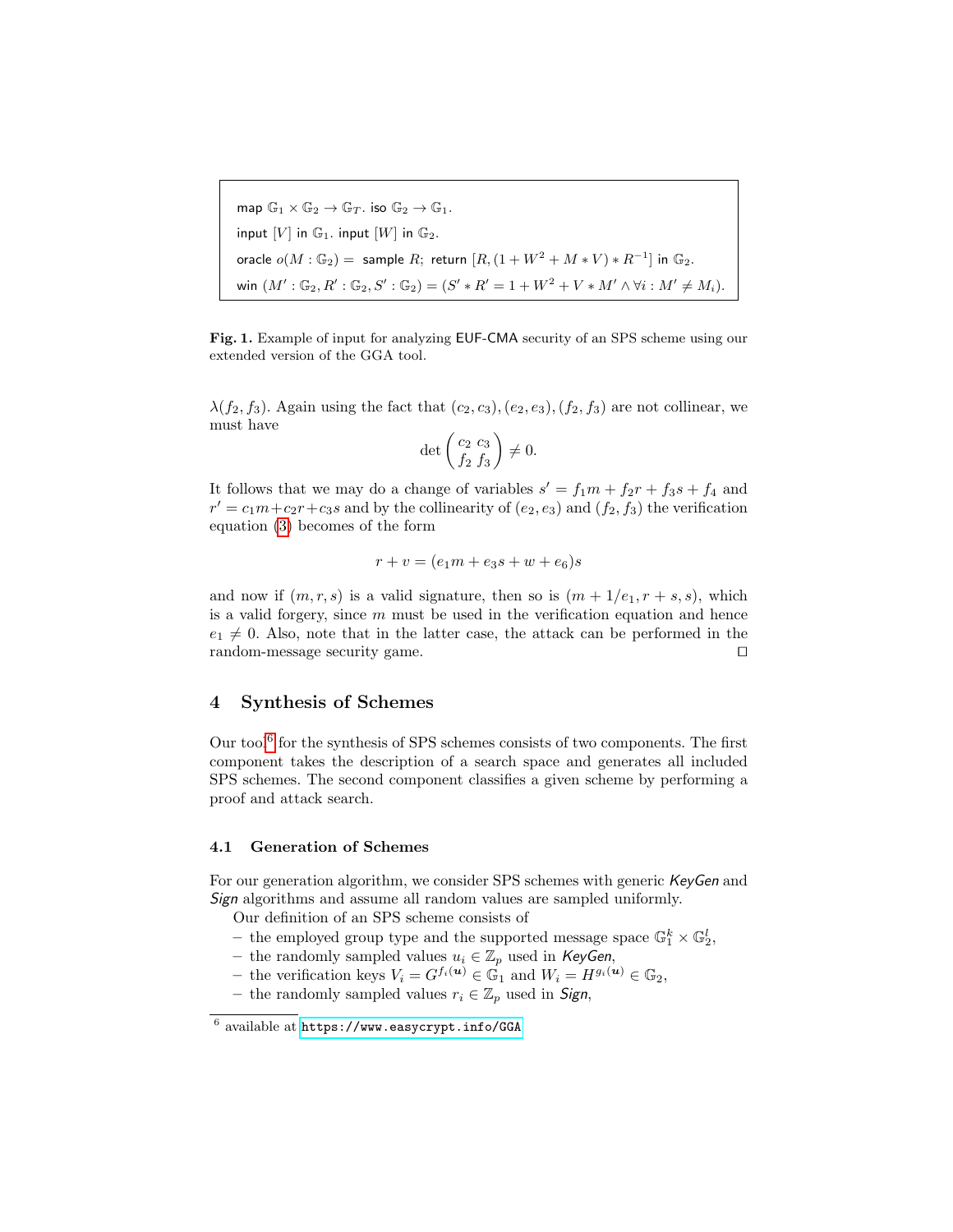– the signature elements  $S_i = G^{s_i(\boldsymbol{u}, \boldsymbol{r}, \boldsymbol{m})} \in \mathbb{G}_1$  and  $T_i = H^{t_i(\boldsymbol{u}, \boldsymbol{r}, \boldsymbol{m})} \in \mathbb{G}_2$ , and

– the pairing-product equations used by Verify.

Here,  $f_i$  and  $g_i$  are arbitrary rational functions in the random variables  $u$ . Similarly,  $s_i$  and  $t_i$  are rational functions in the random variables  $u, r$  and the discrete logarithms  $m$  of the messages such that there exists a corresponding generic signing algorithm, i.e.,  $S_i$  and  $T_i$  can be computed without knowing the discrete logarithms of the messages.

A search space description characterizes a finite set of SPS schemes and consists of (1) the group type, (2) the number of messages, verification key elements, and signature elements in  $\mathbb{G}_1$  and  $\mathbb{G}_2$ , (3) the number of random values sampled in KeyGen and Sign, and (4) a description of the rational expressions that can be used for  $f_i$ ,  $g_i$ ,  $s_i$ , and  $t_i$ .

There are two ways to characterize the allowed rational expressions. First, the tool can take a set of Laurent polynomials with placeholders and allowed values for these placeholders, and generate all instances. Second, the tool accepts a set of constraints that specify bounds on the number of additions, the size of coefficients, and the degree of monomials. Then, it generates all Laurent polynomials that satisfy these constraints.

Given a search space description and concrete polynomials for the verification keys and the signature elements, the tool can compute the (strongest) verification equation as follows. Using distinct variables  $Z_1, Z_2, \ldots$  for all group elements in the verification keys, signature elements, and messages, enumerate all products over these variables that can be computed by applying the homomorphisms and the bilinear map. This yields a sequence of monomials  $M_1, M_2, \ldots$  over the the variables  $Z_i$  denoting products in  $\mathbb{G}_T$  that can be computed from the input of the verification algorithm using  $\Psi$  and  $e$ . To characterize the linear relations between the elements in  $\mathbb{G}_T$  corresponding to the monomials  $M_i$ , we associate a rational expression  $F_i$  over  $u, r, m$  to  $M_i$  by evaluating the monomial for  $Z_i := h_i(\boldsymbol{u}, \boldsymbol{r}, \boldsymbol{m})$  where  $h_i$  is the exponent of the group element associated with  $Z_i$ . Finally, we use linear algebra to compute a basis of the linear relations between the  $F_i$  and map them back to verification equations using  $M_i$ .

#### 4.2 Proof and Attack Search

We classify generated schemes using a proof and attack search based on an extension of the generic group analyzer developed by Barthe et al. [\[12\]](#page-20-4). The generic group analyzer (GGA) is a tool that automatically analyzes cryptographic assumptions in generic group models. To analyze SPS schemes, we use GGA's support for the generic bilinear group model. Here, the adversary is given blackbox access (using handles) to elements in the groups  $\mathbb{G}_1$ ,  $\mathbb{G}_2$ , and  $\mathbb{G}_T$  and provided with oracles for performing the group operations and applying the bilinear map and the efficiently computable homomorphisms. The GGA tool also supports a restricted class of interactive assumptions that enable the analysis of signature schemes that sign messages in  $\mathbb{Z}_p$ , but does not support oracles that take group elements. To analyze such interactive assumptions, the GGA tool exploits that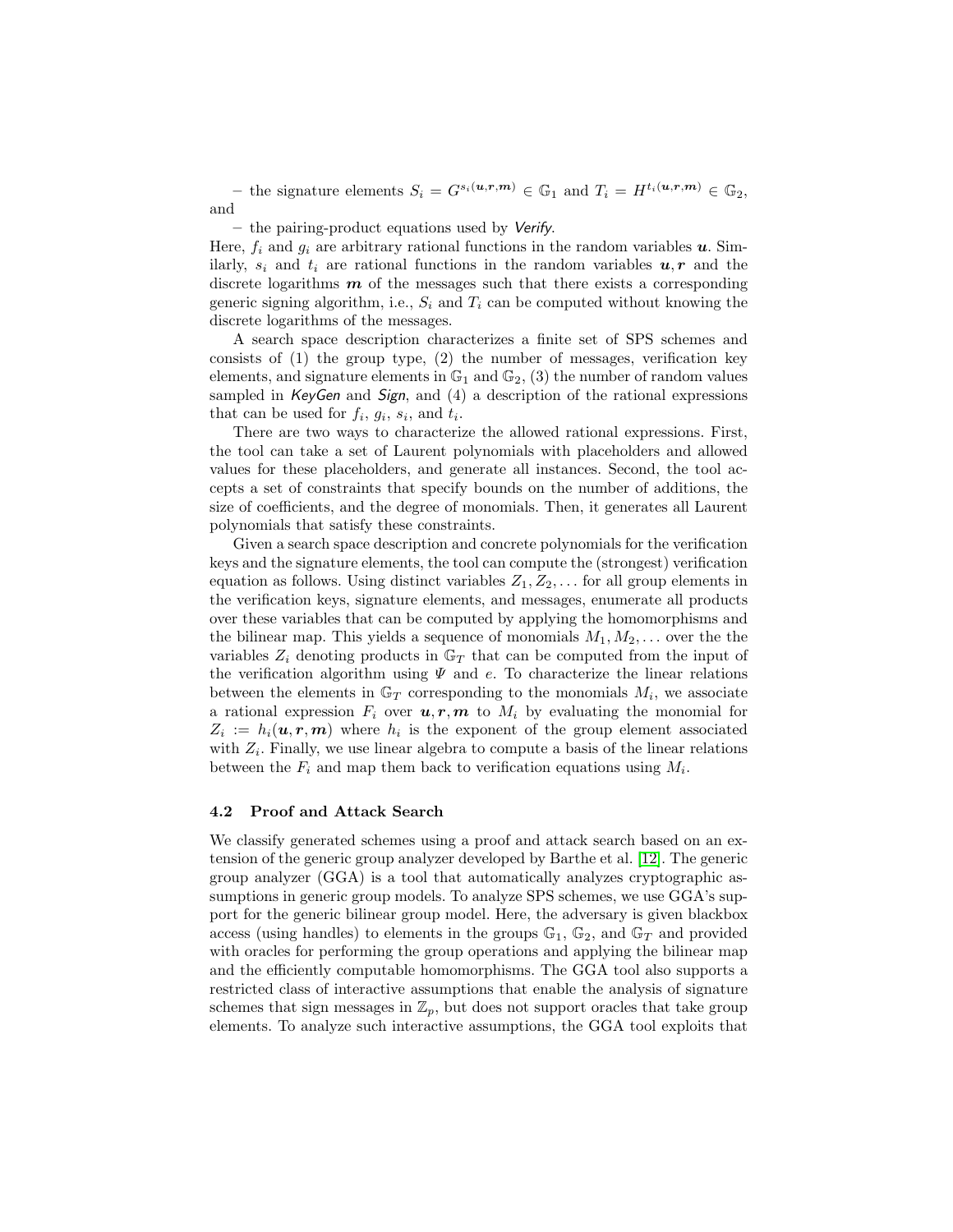the signing oracle queries are essentially non-adaptive. More concretely, since the signing oracle takes elements in  $\mathbb{Z}_p$  and returns handles to group elements, the adversary can only use these returned handles to compute the forgery, but the arguments to signing oracle queries cannot depend on the results of earlier oracle queries. This allows the GGA tool to treat oracle return values like initially known values by using parameters to model the oracle arguments in  $\mathbb{Z}_p$ . Another reason why the GGA cannot be directly applied to most SPS schemes is that there is no support for Laurent polynomials, which are required to model signing algorithms that invert elements of  $\mathbb{Z}_p$ .

To overcome these limitations, we have extended the GGA tool with support for both features and our extension can now analyze assumptions, such as the one shown in Figure [1,](#page-13-1) that were out of scope of the original version. To support signing oracles that take handles to group elements, the adversary knowledge can contain polynomials with parameters that are used to model oracle arguments in  $\mathbb{Z}_p$  and in the groups  $\mathbb{G}_*$ . The parameters introduced to model known group elements correspond to coefficients of linear combinations, i.e., we exploit that every known group element is a linear combination of initially known group elements, group elements returned by earlier oracle queries, or the result of applying a pairing or an isomorphism to such group elements. To compute a basis for all known group elements after  $q$  oracle queries, we recursively extend the knowledge after  $i$  queries with the results of an additional query, starting with the initial knowledge.

The definition in Figure [1](#page-13-1) specifies the EUF-CMA security experiment for an SPS scheme in the Type II setting. The verification keys are specified in the second line, the signing algorithm is given in the third line, and the winning condition (including the verification equation) is given in the last line. Here, group elements are specified by giving their exponent polynomials and the variables V and W are assumed to be randomly sampled. For such an input and a bound on the number  $q$  of performed oracle queries, the tool either returns an attack or a proof that the scheme is q-EUF-CMA secure in the generic group model. We note that our tool can be invoked with any specified value of  $q$ , though in this specific setting of SPS it runs efficiently only with small values.

### 5 Synthesized Schemes

In this section we will present and discuss the SPS schemes that we obtained by searching using our tool described in Section [4.](#page-13-2)

#### 5.1 A Summary of Our Search

We have performed an exhaustive search for Type II schemes with keys  $V, W \in$  $\mathbb{G}_1$ , message  $M \in \mathbb{G}_2$ , and signature  $T, S \in \mathbb{G}_2$  such that: V and W are random;  $T = H<sup>r</sup> \cdot U$  where r is random and U does not involve r; the exponent polynomials of S, i.e.,  $s(r, v, w, m)$ , have coefficients in  $\{0, 1\}$ . The results of our search are presented in Table [1.](#page-16-1) We use "Proof" to denote that our tool could prove at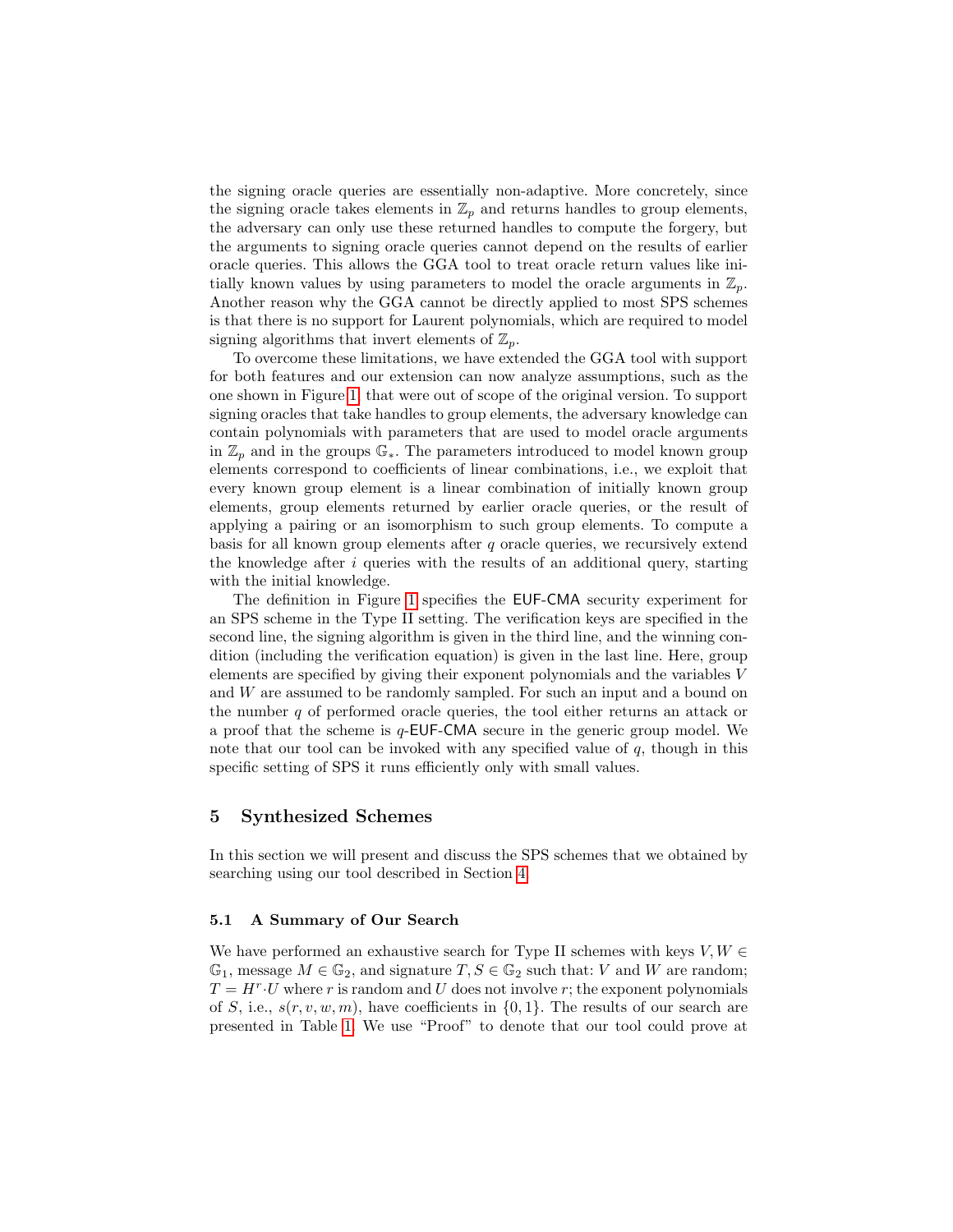| Search Space             |                    | <b>Schemes</b> |         | Results (for eq. cl.) |        |       |
|--------------------------|--------------------|----------------|---------|-----------------------|--------|-------|
| Verification equation    | First sig. elt.    | total          | eq. cl. | Noverif               | Attack | Proof |
| $s = f(t, v, w, m)$      | $T = H^r$          | 212            | 57      | $\theta$              | 55     | 1     |
| $s t = f(t, v, w, m)$    | $T = H^r$          | 224            | 67      | 0                     | 55     | 12    |
| $s(t-w) = f(t, v, w, m)$ | $T \equiv H^{r+w}$ | 1344           | 774     | 651                   | 103    | 14    |
| $sw = f(t, v, w, m)$     | $T = H^r$          | 224            | 126     | 0                     | 120    | 3     |
|                          |                    | 2004           | 1024    | 651                   | 333    | 30    |

<span id="page-16-1"></span>**Table 1.** Synthesis results for Type II with keys  $V, W \in \mathbb{G}_1$ , message  $M \in \mathbb{G}_2$ , and signature  $T, S \in \mathbb{G}_2$ . The value r in the exponent of T is always chosen as a random element in  $\mathbb{Z}_p$ .

least 2-EUF-CMA security. Among the SPS schemes that are found, we identify equivalent schemes according to the following notion: we say two schemes  $\Sigma$  and  $\Sigma'$  are in the same equivalence class if Σ can be obtained from  $\Sigma'$  by applying invertible affine transformations to the verification keys, the messages, and the signature elements. This implies the existence of reductions from the security of  $\Sigma$  to the security of  $\Sigma'$  and vice-versa. As a simple example, consider a scheme that is obtained from another scheme by first multiplying the message M with G and then applying the original signing algorithm. Overall, except for 10 of the 1024 analyzed schemes, our tool either finds an attack, proves at least 2- EUF-CMA security, or proves that there is no verification equation. For the 10 schemes, the tool either returned unknown or timed out<sup>[7](#page-16-2)</sup>.

# <span id="page-16-0"></span>5.2 New SPS Schemes

Among the schemes that we found using our tool, we highlight two of them that are of particular interest, as well as a counterpart of the first one in the Type III setting.

A Strongly-Optimal Randomizable SPS. The first scheme is an SPS which is randomizable and matches the lower bound of Theorem [1,](#page-8-1) i.e., it can be verified using one offline and two online pairings. This scheme improves over the previously known randomizable schemes (in particular over the one recently proposed in [\[7\]](#page-20-3)) as the latter requires three online pairings. This new scheme is presented in Fig. [2,](#page-18-0) and its security, stated as follows, is proved in the full version of this paper [\[13\]](#page-20-10).

Theorem 3. The signature scheme in Fig. [2](#page-18-0) is EUF-CMA-secure in the generic bilinear group model.

<span id="page-16-2"></span> $\overline{7}$  we used a timeout of 30 seconds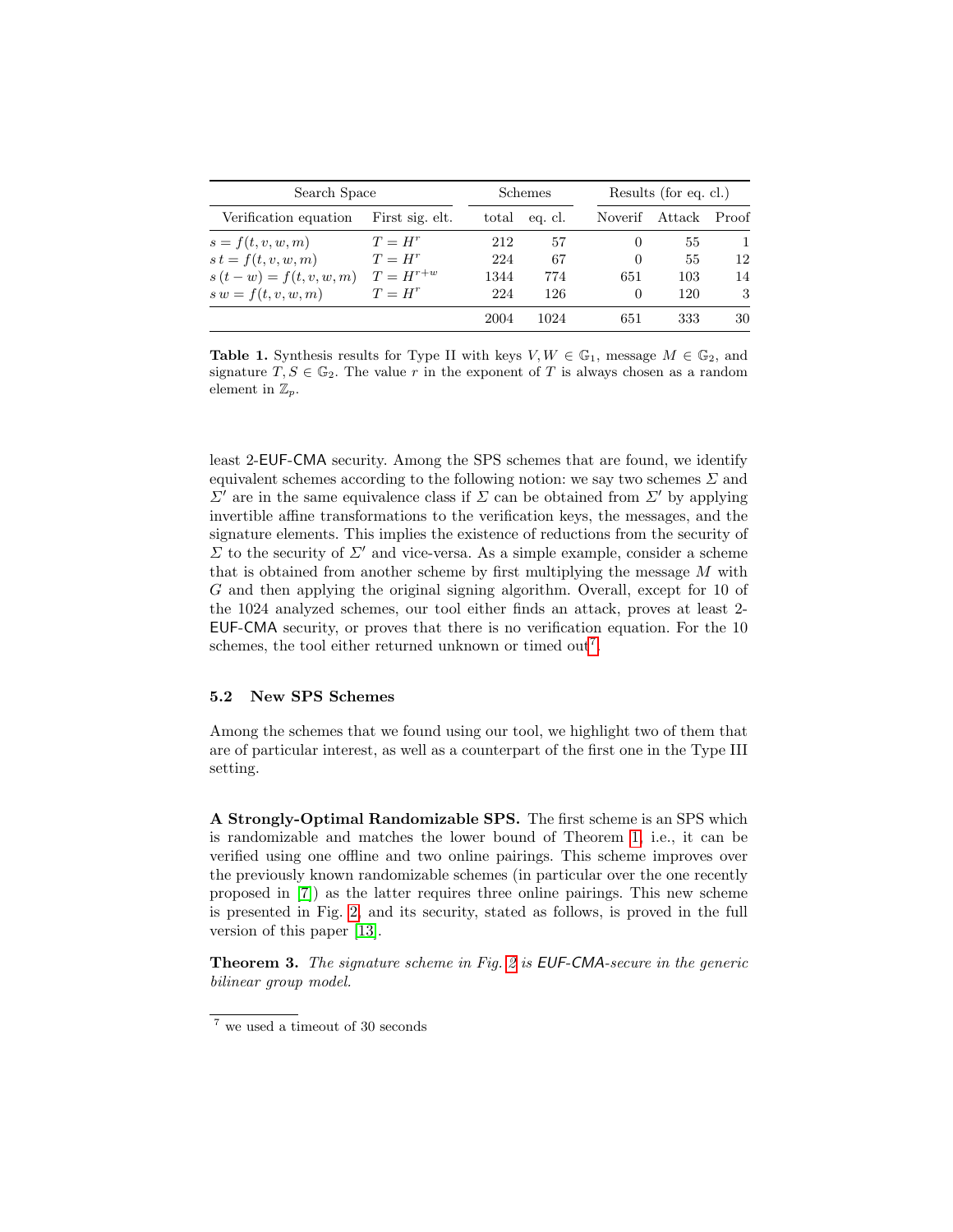This scheme can be translated to Type III groups using the transformation in [\[17\]](#page-20-7), which essentially consists in "duplicating" R, i.e., to give  $R = G^r \in \mathbb{G}_1$ and  $T = H^r \in \mathbb{G}_2$ , and adding a pairing-product equation to check that  $R, T$ have the same discrete logarithm, i.e.,  $e(R, H) = e(G, T)$ . Such transformed scheme however requires one offline and four online pairings in the pairingproduct equations. In what follows we propose a slightly different way to transform our scheme in the Type III setting which yields a solution requiring only three online pairings. The basic idea is that in the previous transformation T is not used in the first pairing-product equation, and its utility is to force the adversary to show that it knows the discrete log of R (or obtained  $(R, T)$  by applying a linear operation on a pair received by the challenger). We obtain the same functionality by letting the signer compute  $T = H^{1/r}$ . This allows us to test "equality of r between R and T" by checking  $e(R,T) = e(G,H)$ . The last pairing, however, involves only the generators and can thus be computed offline. A precise description of the resulting scheme is provided in Fig. [3,](#page-18-1) and the security result, stated below, is proved in the full version of this paper [\[13\]](#page-20-10).

Theorem 4. The signature scheme in Fig. [3](#page-18-1) is EUF-CMA-secure in the generic bilinear group model.

A Strongly-Optimal RMA-Secure SPS. Our second new SPS scheme, presented in Fig. [4,](#page-18-2) is secure against random-message attacks, and achieves the lower bound of only two pairings in the pairing-product equation (both necessarily online) for EUF-RMA-secure schemes, as stated in Theorem [2.](#page-10-1) In particular, it beats the lower bound of Theorem [1](#page-8-1) that holds for EUF-CMA-secure schemes.

This scheme is also perfectly randomizable, with the simple randomization algorithm that sends a signature  $(R, S)$  on M to  $(R \cdot H^t, S \cdot M^t)$  for some uniformly random t.

As an interesting note, we observe that the verification equation of this scheme is exactly the only possible one, according to our impossibility proof. Indeed, while our Lemma [5](#page-9-0) holds for SPS schemes that are EUF-CMA-secure, the actual proof relies on EUF-RMA-security in all cases but one. For that particular case, in which we show a chosen-message attack, the verification equation is of the form  $s + w = (r + v)(f_1m + f_4)$  for some constants  $f_1, f_4$ , up to invertible linear transformations on the verification key and signature elements.

The security of this scheme, stated below, is proved in the full version of this paper [\[13\]](#page-20-10).

**Theorem 5.** The signature scheme in Fig. [4](#page-18-2) is EUF-RMA-secure in the generic bilinear group model.

# 6 Conclusion

In this work, we considered a new measure for the efficiency of SPS, that is, the number of pairings required in the verification equation. With respect to this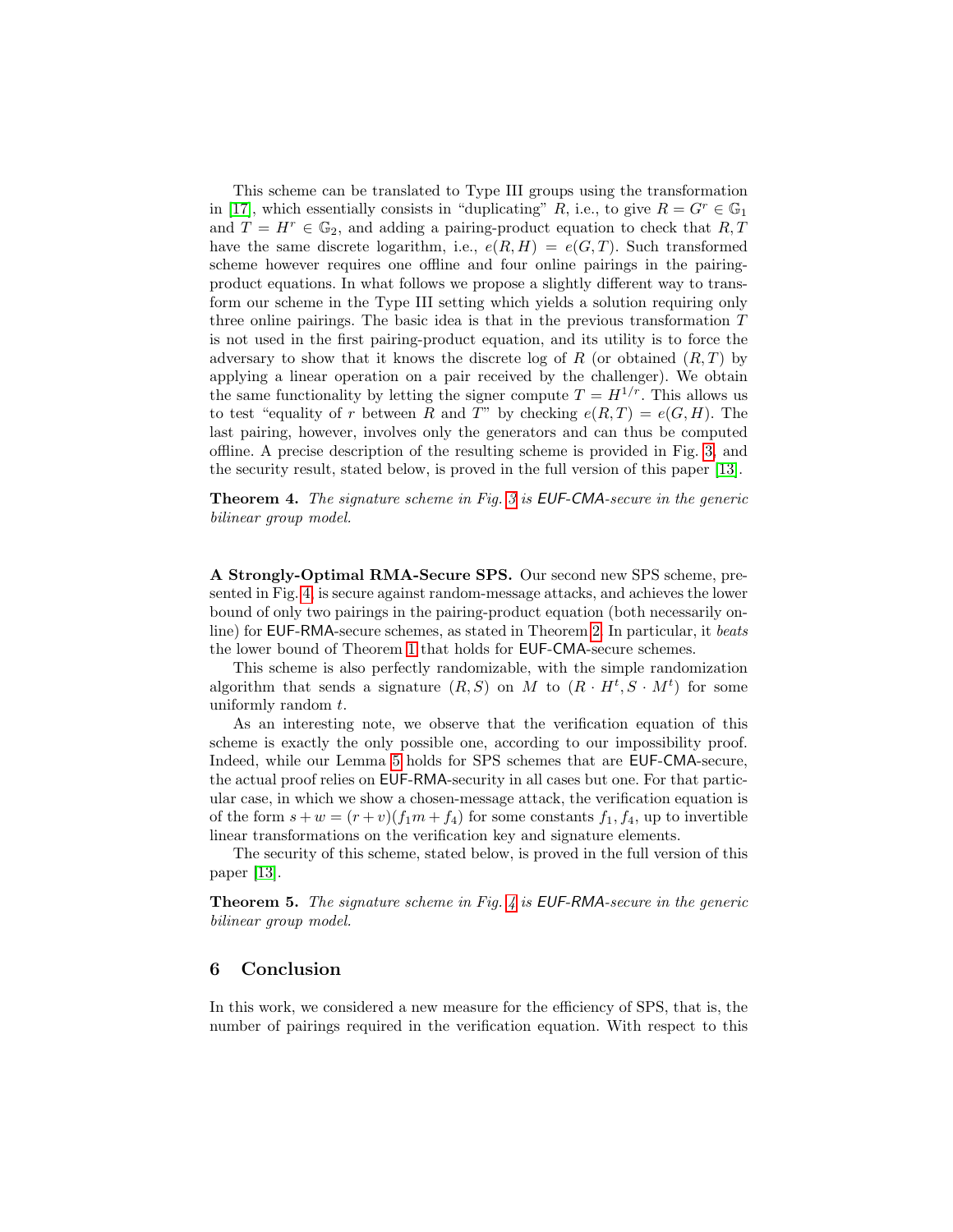Setup $(1^k)$ : return  $PP = (p, \mathbb{G}_1, \mathbb{G}_2, \mathbb{G}_T, e, \psi, G, H) \leftarrow \mathcal{G}(1^k)$ . **KeyGen**(*PP*): choose random  $v, w \leftarrow \mathbb{Z}_p$  and return  $VK = (V, W), SK = (v, w)$ where  $V = G^v$  and  $W = G^w$ .  $Sign(PP, SK, M)$ : given  $M \in \mathbb{G}_2$ , choose a random  $r \leftarrow \mathbb{Z}_p^*$  and return  $(R, S)$ where  $R = H^r$  and  $S = (M^v H^w)^{1/r}$ . **Rerand**(PP, VK, M,  $(R, S)$ ): pick a random  $\alpha \leftarrow \mathbb{Z}_p^*$  and compute a randomized signature  $(R', S')$  as  $R' = R^{\alpha}$  and  $S' = S^{1/\alpha}$ . **Verify**(PP, VK, M,  $(R, S)$ ): accept if and only if  $M, R, S \in \mathbb{G}_2$  and  $e(\psi(R), S) = e(V, M) \cdot e(W, H).$ 

<span id="page-18-0"></span>Fig. 2. Our strongly-optimal re-randomizable SPS.

Setup $(1^k)$ : return  $PP = (p, \mathbb{G}_1, \mathbb{G}_2, \mathbb{G}_T, e, G, H) \leftarrow \mathcal{G}(1^k)$ . **KeyGen**(*PP*): choose random  $v, w \leftarrow \mathbb{Z}_p$  and return  $VK = (V, W), SK = (v, w)$ where  $V = G^v$  and  $W = G^w$ .  $Sign(PP, SK, M)$ : given  $M \in \mathbb{G}_2$ , choose a random  $r \leftarrow \mathbb{Z}_p^*$  and return  $(R, T, S) \in$  $\mathbb{G}_1 \times \mathbb{G}_2^2$  where  $R = G^r$ ,  $T = H^{1/r}$  and  $S = (M^v H^w)^{1/r}$ . **Rerand**(PP, VK, M,  $(R, T, S)$ ): pick a random  $\alpha \leftarrow \mathbb{Z}_p^*$  and compute a randomized signature  $(R', T', S')$  as  $R' = R^{\alpha}, T' = T^{1/\alpha}$  and  $S' = S^{1/\alpha}$ . **Verify**(PP, VK, M,  $(R, T, S)$ ): accept if and only if  $R \in \mathbb{G}_1$ , M,  $T, S \in \mathbb{G}_2$  and  $e(R, S) = e(V, M) \cdot e(W, H)$  and  $e(R, T) = e(G, H)$ .

<span id="page-18-1"></span>Fig. 3. A re-randomizable SPS in Type III groups.

<span id="page-18-2"></span>Setup $(1^k)$ : return  $PP = (p, \mathbb{G}_1, \mathbb{G}_2, \mathbb{G}_T, e, \psi, G, H) \leftarrow \mathcal{G}(1^k)$ . **KeyGen**(*PP*): choose random  $v, w \leftarrow \mathbb{Z}_p$  and return  $VK = (V, W), SK = (v, w)$ where  $V = G^v$  and  $W = G^w$ .  $Sign(PP, SK, M)$ : given  $M \in \mathbb{G}_2$ , choose a random  $r \leftarrow \mathbb{Z}_p$  and return  $(R, S)$ where  $R = H^r$  and  $S = M^{r+v}H^{-w}$ . **Verify**(PP, VK, M,  $(R, S)$ ): accept if and only if  $M, R, S \in \mathbb{G}_2$  and  $e(\psi(S) \cdot W, H) = e(R \cdot V, M).$ Fig. 4. Our RMA-secure SPS with two pairings.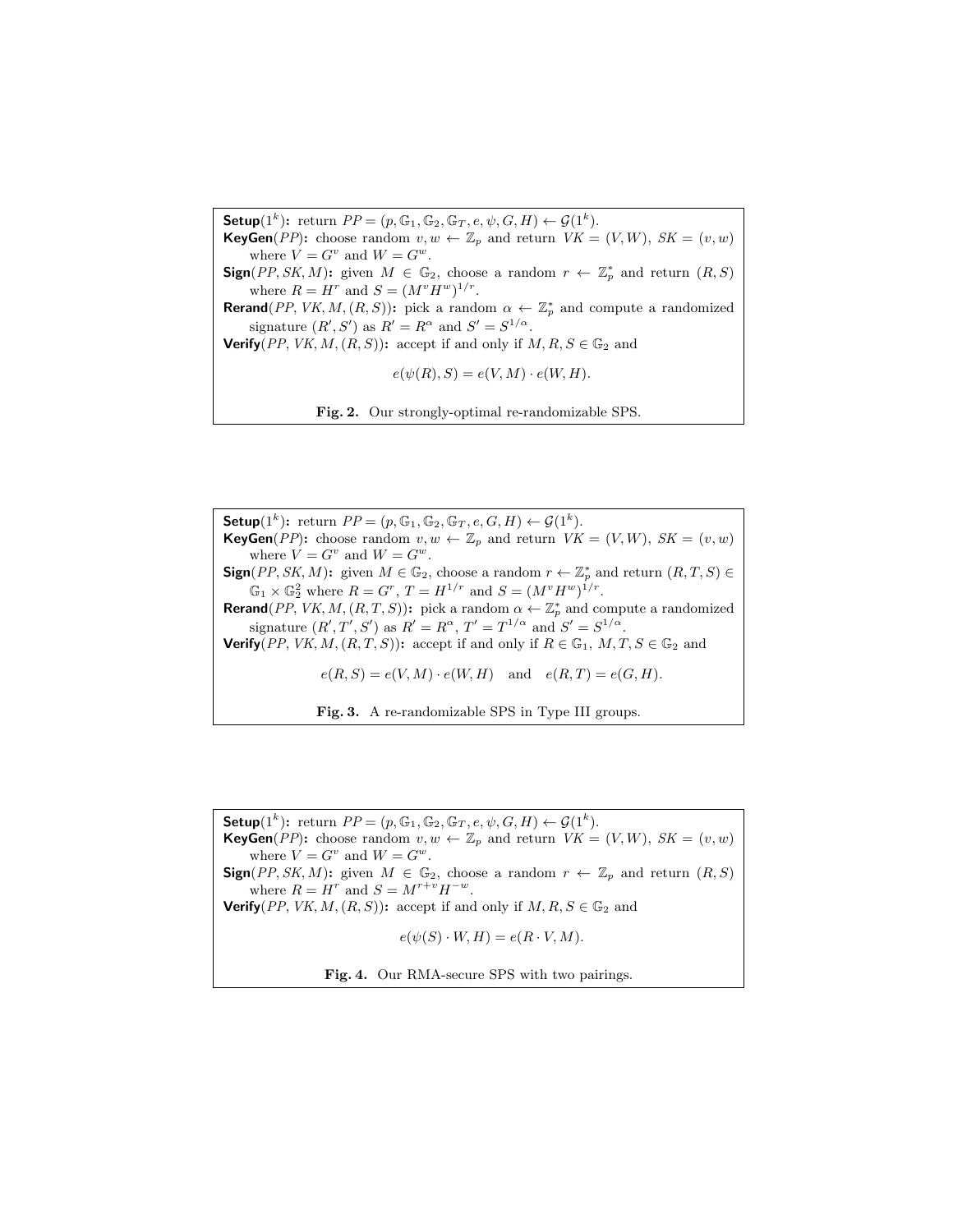measure, we proved lower bounds and proposed new schemes matching these bounds in the Type II setting. In order to find schemes, we built a synthesis tool that automates the generation and security analysis of SPS. Currently, our methods only support security proofs with respect to a bounded number of signing queries. Developing new methods that support security proofs with respect to an unbounded number of queries for SPS is an interesting open problem that requires new techniques. Another direction left open by our work is to obtain similar results for the Type I and Type III setting. In contrast to the Type II setting, the Type I and Type III settings are more complex since they need more than one verification equation [\[4,](#page-19-2)[8\]](#page-20-2). For synthesis, this causes a significant blowup of the search space, while for the minimality result, our proofs exploit that there is exactly one equation.

Acknowledgements. This work is supported in part by ONR grant N00014- 12-1-0914, Madrid regional project S2009TIC-1465 PROMETIDOS, and Spanish projects TIN2009-14599 DESAFIOS 10 and TIN2012-39391-C04-01 Strongsoft. Additional support for Scedrov and Fagerholm is from the AFOSR MURI "Science of Cyber Security: Modeling, Composition, and Measurement" and from NSF Grant CNS-0830949. The research of Fiore and Schmidt has received funds from the European Commissions Seventh Framework Programme Marie Curie Cofund Action AMAROUT II (grant no. 291803).

# References

- <span id="page-19-1"></span>1. M. Abe, M. Chase, B. David, M. Kohlweiss, R. Nishimaki, and M. Ohkubo. Constant-size structure-preserving signatures: Generic constructions and simple assumptions. In X. Wang and K. Sako, editors, Advances in Cryptology – ASI-ACRYPT 2012, volume 7658 of Lecture Notes in Computer Science, pages 4–24. Springer, Dec. 2012.
- <span id="page-19-4"></span>2. M. Abe, B. David, M. Kohlweiss, R. Nishimaki, and M. Ohkubo. Tagged one-time signatures: Tight security and optimal tag size. In K. Kurosawa and G. Hanaoka, editors, PKC 2013: 16th International Workshop on Theory and Practice in Public Key Cryptography, volume 7778 of Lecture Notes in Computer Science, pages 312– 331. Springer, Feb. / Mar. 2013.
- <span id="page-19-0"></span>3. M. Abe, G. Fuchsbauer, J. Groth, K. Haralambiev, and M. Ohkubo. Structurepreserving signatures and commitments to group elements. In T. Rabin, editor, Advances in Cryptology – CRYPTO 2010, volume 6223 of Lecture Notes in Computer Science, pages 209–236. Springer, Aug. 2010.
- <span id="page-19-2"></span>4. M. Abe, J. Groth, K. Haralambiev, and M. Ohkubo. Optimal structure-preserving signatures in asymmetric bilinear groups. In P. Rogaway, editor, Advances in Cryptology – CRYPTO 2011, volume 6841 of Lecture Notes in Computer Science, pages 649–666. Springer, Aug. 2011.
- <span id="page-19-3"></span>5. M. Abe, J. Groth, and M. Ohkubo. Separating short structure-preserving signatures from non-interactive assumptions. In D. H. Lee and X. Wang, editors, Advances in Cryptology – ASIACRYPT 2011, volume 7073 of Lecture Notes in Computer Science, pages 628–646. Springer, Dec. 2011.
- <span id="page-19-5"></span>6. M. Abe, J. Groth, M. Ohkubo, and T. Tango. Converting cryptographic schemes from symmetric to asymmetric bilinear groups. In J. A. Garay and R. Gennaro,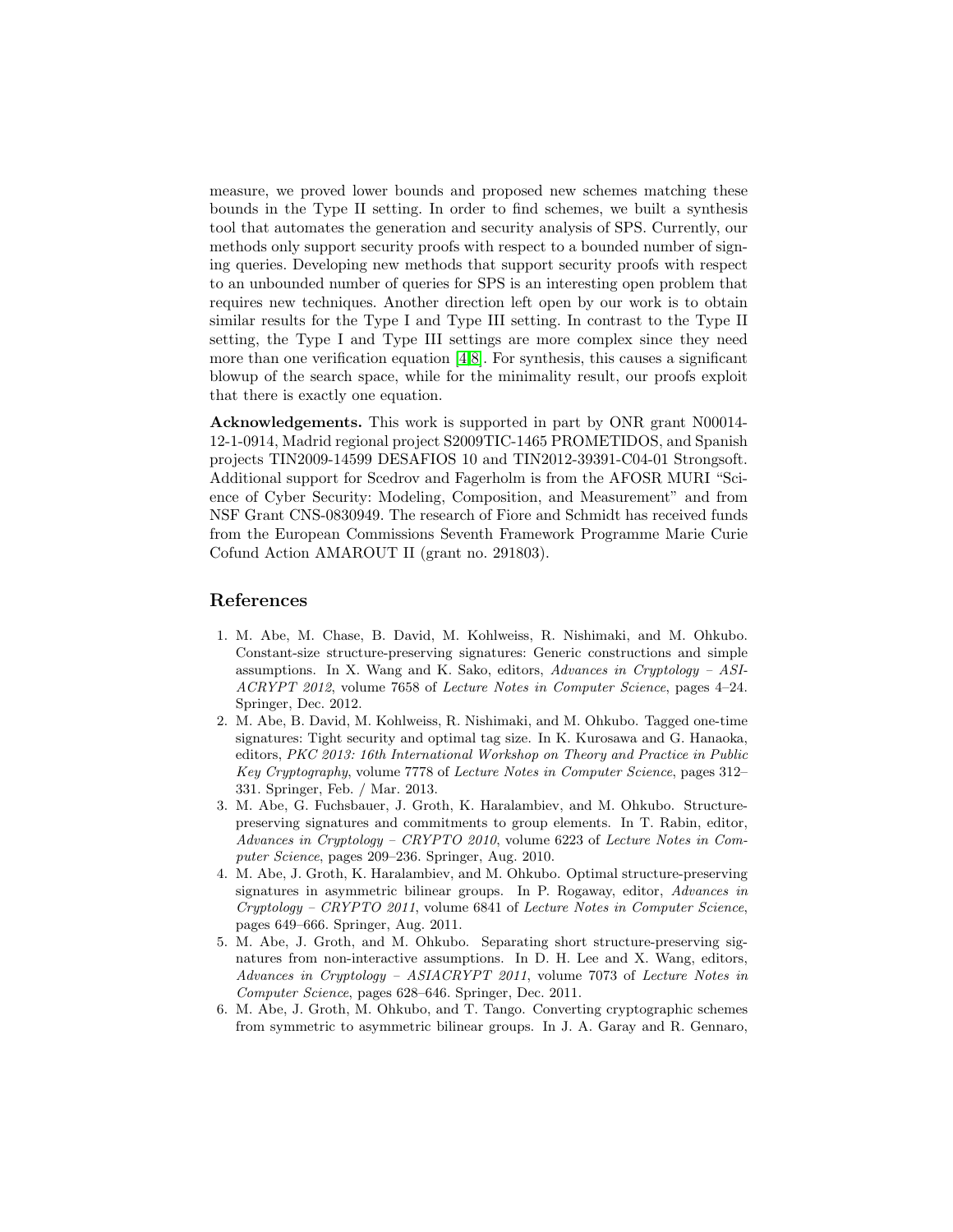editors, Advances in Cryptology – CRYPTO 2014, Part I, volume 8616 of Lecture Notes in Computer Science, pages 241–260. Springer, Aug. 2014.

- <span id="page-20-3"></span>7. M. Abe, J. Groth, M. Ohkubo, and M. Tibouchi. Structure-preserving signatures from type II pairings. In J. A. Garay and R. Gennaro, editors, Advances in Cryptol $ogy - CRYPTO 2014$ , Part I, volume 8616 of Lecture Notes in Computer Science, pages 390–407. Springer, Aug. 2014.
- <span id="page-20-2"></span>8. M. Abe, J. Groth, M. Ohkubo, and M. Tibouchi. Unified, minimal and selectively randomizable structure-preserving signatures. In Y. Lindell, editor, TCC 2014: 11th Theory of Cryptography Conference, volume 8349 of Lecture Notes in Computer Science, pages 688–712. Springer, Feb. 2014.
- <span id="page-20-9"></span>9. J. A. Akinyele, M. Green, and S. Hohenberger. Using SMT solvers to automate design tasks for encryption and signature schemes. In A.-R. Sadeghi, V. D. Gligor, and M. Yung, editors, ACM CCS 13: 20th Conference on Computer and Communications Security, pages 399–410. ACM Press, Nov. 2013.
- <span id="page-20-0"></span>10. N. Attrapadung, B. Libert, and T. Peters. Efficient completely context-hiding quotable and linearly homomorphic signatures. In K. Kurosawa and G. Hanaoka, editors, PKC 2013: 16th International Workshop on Theory and Practice in Public Key Cryptography, volume 7778 of Lecture Notes in Computer Science, pages 386– 404. Springer, Feb. / Mar. 2013.
- <span id="page-20-8"></span>11. G. Barthe, J. M. Crespo, B. Grégoire, C. Kunz, Y. Lakhnech, B. Schmidt, and S. Zanella Béguelin. Fully automated analysis of padding-based encryption in the computational model. In A.-R. Sadeghi, V. D. Gligor, and M. Yung, editors, ACM CCS 13: 20th Conference on Computer and Communications Security, pages 1247–1260. ACM Press, Nov. 2013.
- <span id="page-20-4"></span>12. G. Barthe, E. Fagerholm, D. Fiore, J. C. Mitchell, A. Scedrov, and B. Schmidt. Automated analysis of cryptographic assumptions in generic group models. In J. A. Garay and R. Gennaro, editors, Advances in Cryptology – CRYPTO 2014, Part I, volume 8616 of Lecture Notes in Computer Science, pages 95–112. Springer, Aug. 2014.
- <span id="page-20-10"></span>13. G. Barthe, E. Fagerholm, D. Fiore, A. Scedrov, B. Schmidt, and M. Tibouchi. Strongly-optimal structure preserving signatures from type II pairings: Synthesis and lower bounds. Cryptology ePrint Archive, 2015. Full version of this paper. <http://eprint.iacr.org/>.
- <span id="page-20-1"></span>14. J. Camenisch, M. Dubovitskaya, R. R. Enderlein, and G. Neven. Oblivious transfer with hidden access control from attribute-based encryption. In I. Visconti and R. D. Prisco, editors, SCN 12: 8th International Conference on Security in Communication Networks, volume 7485 of Lecture Notes in Computer Science, pages 559–579. Springer, Sept. 2012.
- <span id="page-20-5"></span>15. J. Camenisch, K. Haralambiev, M. Kohlweiss, J. Lapon, and V. Naessens. Structure preserving CCA secure encryption and applications. In D. H. Lee and X. Wang, editors, Advances in Cryptology – ASIACRYPT 2011, volume 7073 of Lecture Notes in Computer Science, pages 89–106. Springer, Dec. 2011.
- <span id="page-20-6"></span>16. J. Cathalo, B. Libert, and M. Yung. Group encryption: Non-interactive realization in the standard model. In M. Matsui, editor, Advances in Cryptology – ASI-ACRYPT 2009, volume 5912 of Lecture Notes in Computer Science, pages 179–196. Springer, Dec. 2009.
- <span id="page-20-7"></span>17. S. Chatterjee and A. Menezes. On cryptographic protocols employing asymmetric pairings - the role of  $\Psi$  revisited. Discrete Applied Mathematics, 159(13):1311-1322, 2011.